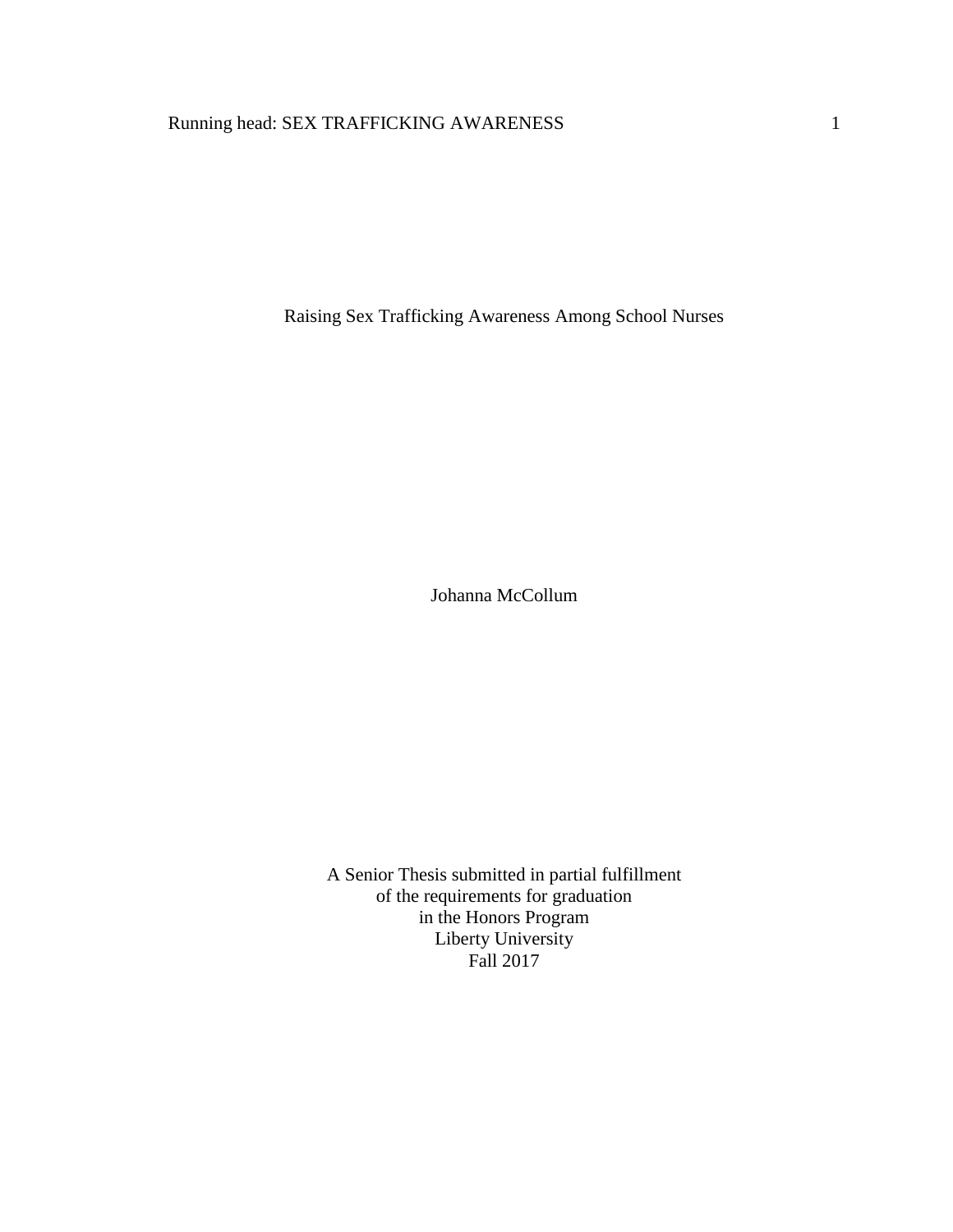Acceptance of Senior Honors Thesis

This Senior Honors Thesis is accepted in partial fulfillment of the requirements for graduation from the Honors Program of Liberty University.

> Dana Woody, D.N.P, R.N. Thesis Chair

\_\_\_\_\_\_\_\_\_\_\_\_\_\_\_\_\_\_\_\_\_\_\_\_\_\_\_\_\_\_

Katherine Rivera, M.S.N., B.S.N., R.N. Committee Member

\_\_\_\_\_\_\_\_\_\_\_\_\_\_\_\_\_\_\_\_\_\_\_\_\_\_\_\_\_\_

Kevin Conner, Ph.D. Committee Member

\_\_\_\_\_\_\_\_\_\_\_\_\_\_\_\_\_\_\_\_\_\_\_\_\_\_\_\_\_\_

James H. Nutter, D.A. Honors Director

\_\_\_\_\_\_\_\_\_\_\_\_\_\_\_\_\_\_\_\_\_\_\_\_\_\_\_\_\_\_

\_\_\_\_\_\_\_\_\_\_\_\_\_\_\_\_\_\_\_\_\_\_\_\_\_\_\_\_\_\_ Date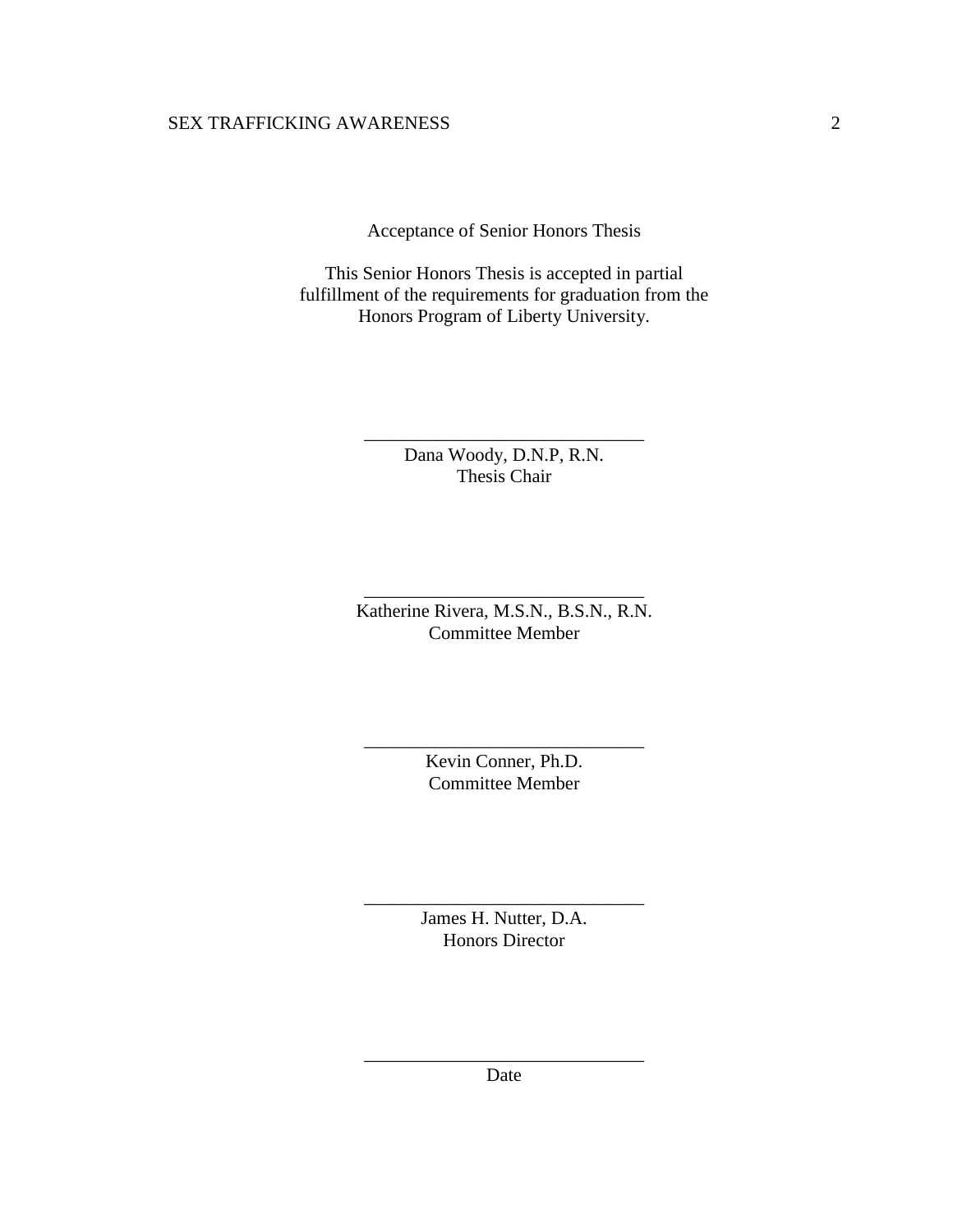### Abstract

Sex trafficking, a type of human trafficking, has become a public health concern. Sex trafficking is taking place on a large scale in the United States. Children in the United States are at greatest risk. Raising the awareness of healthcare providers about sex trafficking is imperative. An unsung hero that may hold the keys to this awareness in the healthcare profession is the school nurse. The school nurse is trained in many areas, and upholds practice standards, but sex trafficking is not currently included in their repertoire. As nurses, they already hold a trusted position. With education, proper resources, and updated practice standards, the school nurse could be at the forefront of eliminating the untoward effects of sex trafficking among children in the United States.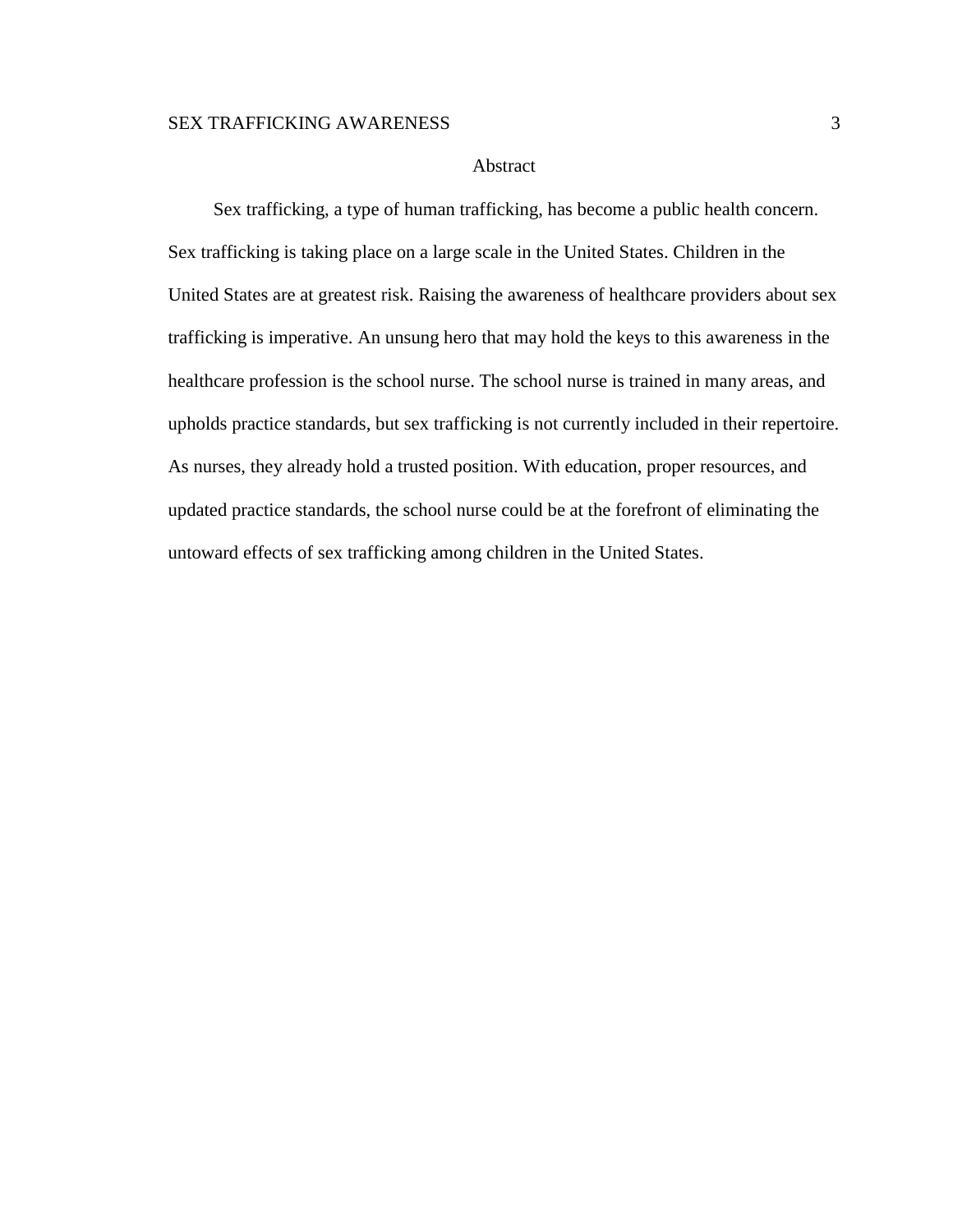Raising Sex Trafficking Awareness Among School Nurses

Sex trafficking, a form of human trafficking, has become a pressing public health concern over the last several years. Impacting people of all ages, there is a particular concern regarding the sex trafficking of children. There are a number of people in pivotal positions to support raising awareness of this inhumane act. Healthcare workers are among those people. There is an opportunity for health care providers to learn more about this public health concern, especially nurses. Nurses are often on the forefront of care provision, yet they lack specific training in sex trafficking. One group of nurses that may hold the key to a better understanding of sex trafficking in children is school nurses. School age children often fall prey to this insult, making the school nurse a logical advocate to reduce the devastating impact of sex trafficking in this population. Given the nature of their job, they may also have the greatest impact on decreasing sex trafficking. In support of their role, this thesis will serve to provide information regarding sex trafficking, commercial sexual exploitation of children, legislation, and interventions specific to this public health concern.

#### **Background**

Sex trafficking is a form of slavery in present day society. It is a worldwide concern. Prostitution, especially child prostitution, was a prominent concern in the late 1800s (Cree, 2008). In 1904, the *International Agreement for the Suppression of the White Slave Traffic* was drafted (United Nations, 1904). The agreement was to protect women and girls from being immorally used. Twelve countries, including the United Kingdom and France, ratified it. Nine more countries acceded to it, including the United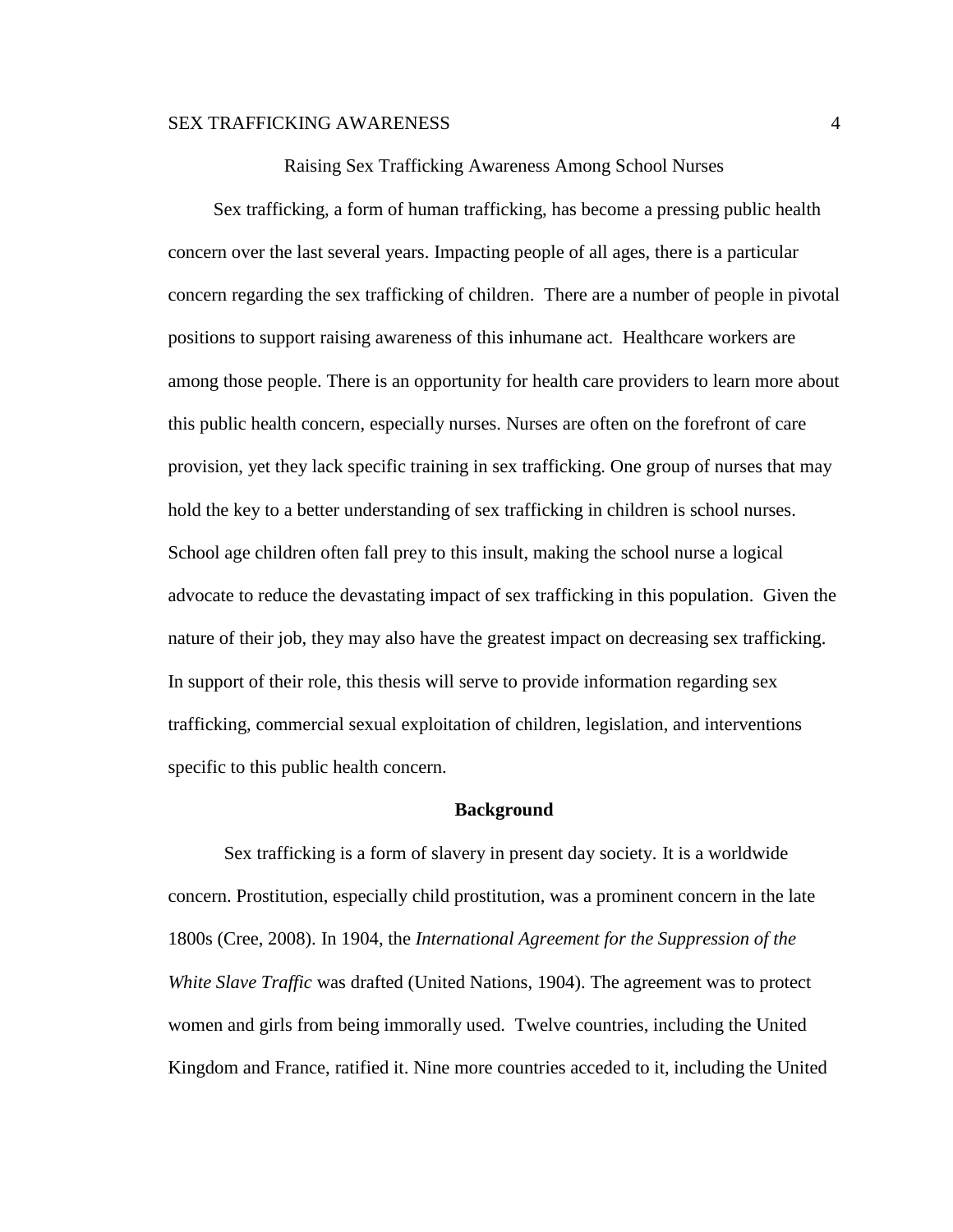States. The Mann Act of 1910 passed by the United States made transporting any women over state borders for prostitution illegal (Weiner, 2008). In New York of 1949, the United Nations implemented a protocol that amended the *International Agreement for the Suppression of the White Slave Traffic*. The protocol was signed by 12 parties and 33 parties total took part in the document (United Nations, 1949). However, sex trafficking has continued to grow, and individuals are still being kidnapped to be sold in the sex market. Legislation is currently in place to provide some safety for victims of the trade. However, interventions are still needed to raise awareness of those affected by sex trafficking. There is a particular need for raised awareness among healthcare professionals. Sex trafficked persons are a vulnerable people who remain unprotected and are in need of an advocate.

#### **Human Trafficking**

Sex trafficking is part of a much broader issue, human trafficking. Human trafficking could be described as  $21^{st}$  Century slavery (Orme & Ross-Sheriff, 2015). It is a very lucrative business, bringing in more than \$31 billion around the globe (Alvarez  $\&$ Alessi, 2012). As of 2014, the United States government estimates that 20 million people were victims of human trafficking across the world (Crawford, 2017). At any time, somewhere between four million and 27 million people are victims of sex trafficking or forced labor (Alvarez & Alessi, 2012).

Human trafficking has a much wider scope that includes the social, economic, and political consequences of globalization. For example, the majority of people brought into the United States for trafficking purposes are disadvantaged immigrants. Because of the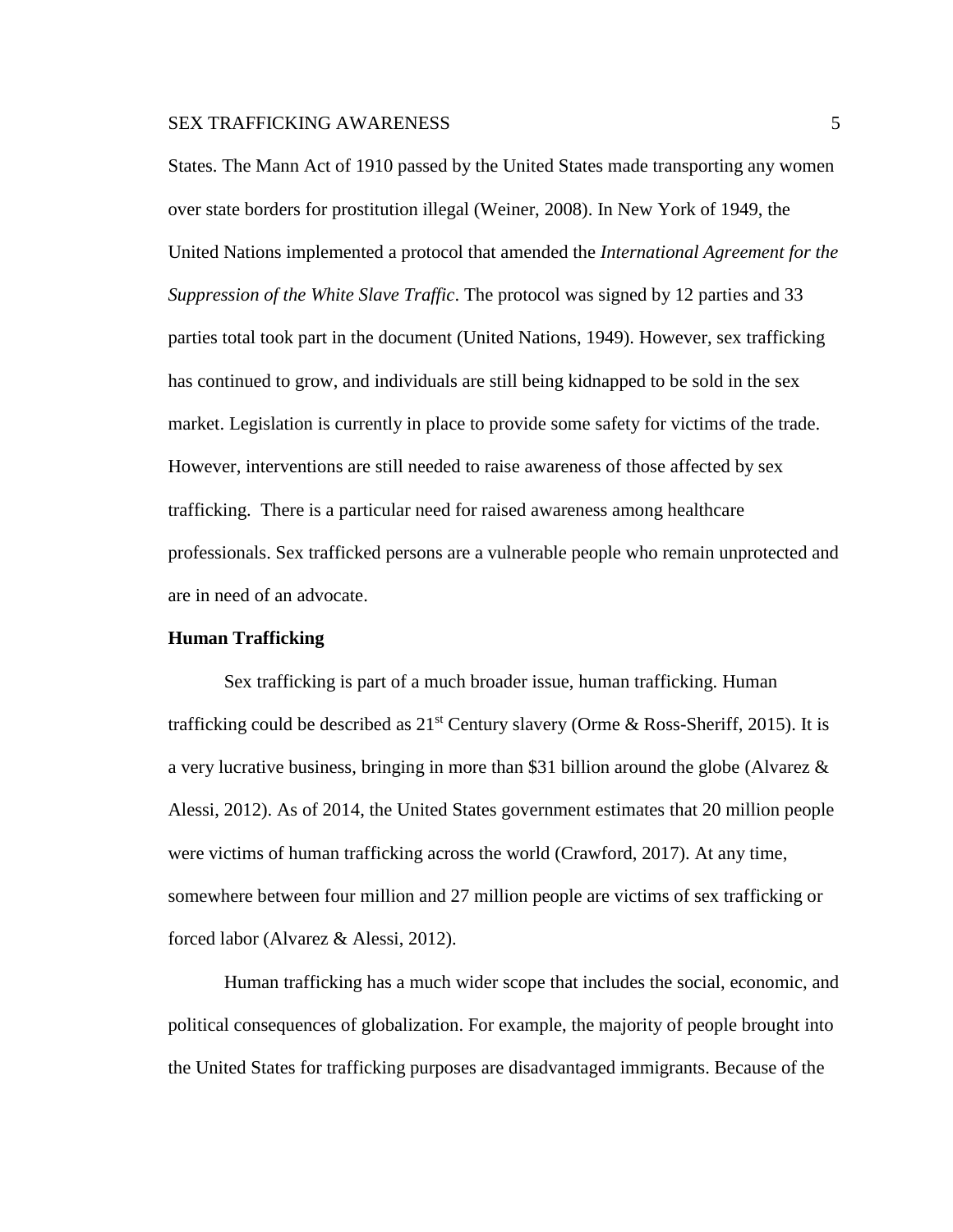impoverished state they live in, they are susceptible to exploitation. Unless these immigrants are taken in by an agency because of illness or received by a victims' protection program, they will often return to their previous impoverished state (Alvarez & Alessi, 2012).

Human trafficking has been responsible, even though these effects are marginal, for providing illegal immigrants with jobs. So the trafficked community may not be simply the victims of a sweat shop or brothel, but an ordinary individual. Trafficked individuals are used for prostitution, as well as to produce the grains, coffee, cocoa, sugar, cotton, and gems that are sold and consumed around the world. Men and women are both susceptible to being trafficked. Children are especially vulnerable and may be sexually exploited or forced into begging, organ harvesting, or domestic servitude (Alvarez & Alessi, 2012).

### **Sex Trafficking**

While human trafficking covers the broad spectrum of modern slavery, sex trafficking is specifically the business of forcing people against their will to perform sexual acts for a profit (Polaris, 2017). The sex trafficking industry brings in about \$5 billion worldwide of the total human trafficking profits (Avila, 2016). Of all the countries around the world, the United States is responsible for the second largest sex trafficking market (Bounds, Julion & Delaney, 2016). Across the world, about one million children are sex trafficked every year (Avila, 2016). About 5,000-6,000 children are trafficked in the United States alone every year, according to a non-profit organization End Child Prostitution and Trafficking in the United States of America (ECPAT-USA) (Avila,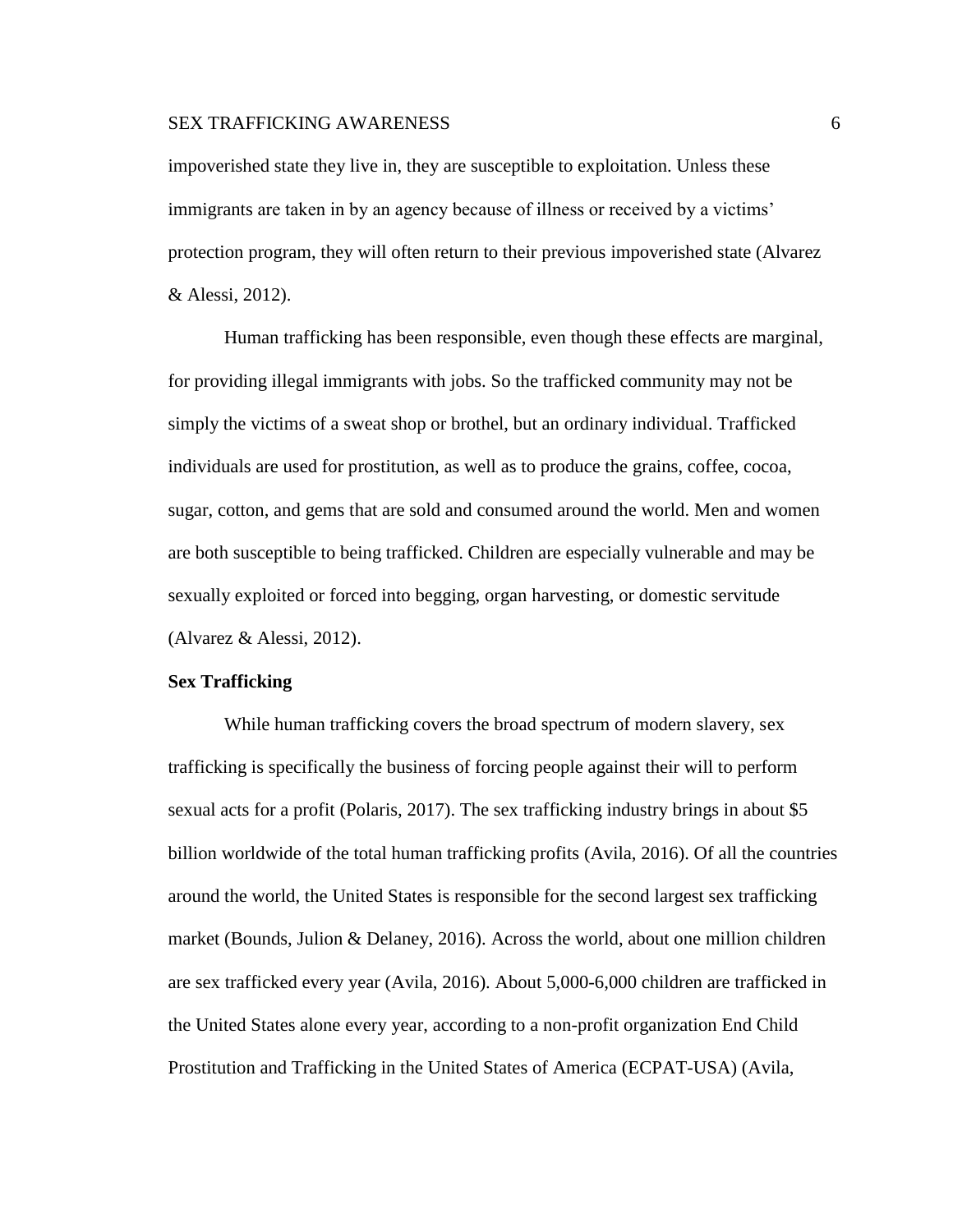2016). However, because the extent of the crime is hidden and cannot be fully appreciated, the United States Department of Justice estimates that closer to 200,000 children are trafficked in the United States every year (Avila, 2016).

**Commercial sexual exploitation of children.** Sex trafficking is seen in all ages; however, children are the most vulnerable. Commercial sexual exploitation of children (CSEC) is when a child under the age of 18 performs a sexual act for an adult and is given something of value in return. The act can be prostitution, exotic dancing, or pornography, and is considered exploitation if the child is forced, coerced, or manipulated into performing it (Bounds, Julion & Delaney, 2016). Of the cases of sex trafficking between 2008 and 2010, 83% were United States citizens. Of those 83%, 40% were children (Bounds, Julion & Delaney, 2016). Children are being taken into the sex industry as early as 12-15 years of age. These children often remain in school (Grace et al., 2012). Children are no longer of use after they reach their 20s (Avila, 2016).

*Contributing factors: history of abuse.* The majority of CSEC victims, between 78% and 91%, were either physically or sexually abused in the past (Avila, 2016). In 2013, around 60,956 children were sexually abused. In 88.6% of the cases, the perpetrators were the children's biological parents. Another 11% were abused by their non-biological parents (Bounds, Julion & Delaney, 2016). Because they were sexually abused by their parents and caretakers, it raises the risk of being taken advantage of by sex traffickers.

*Contributing factors: immigration.* One particular group of children in the United States that are at a great risk of sex trafficking are refugees. Of the refugees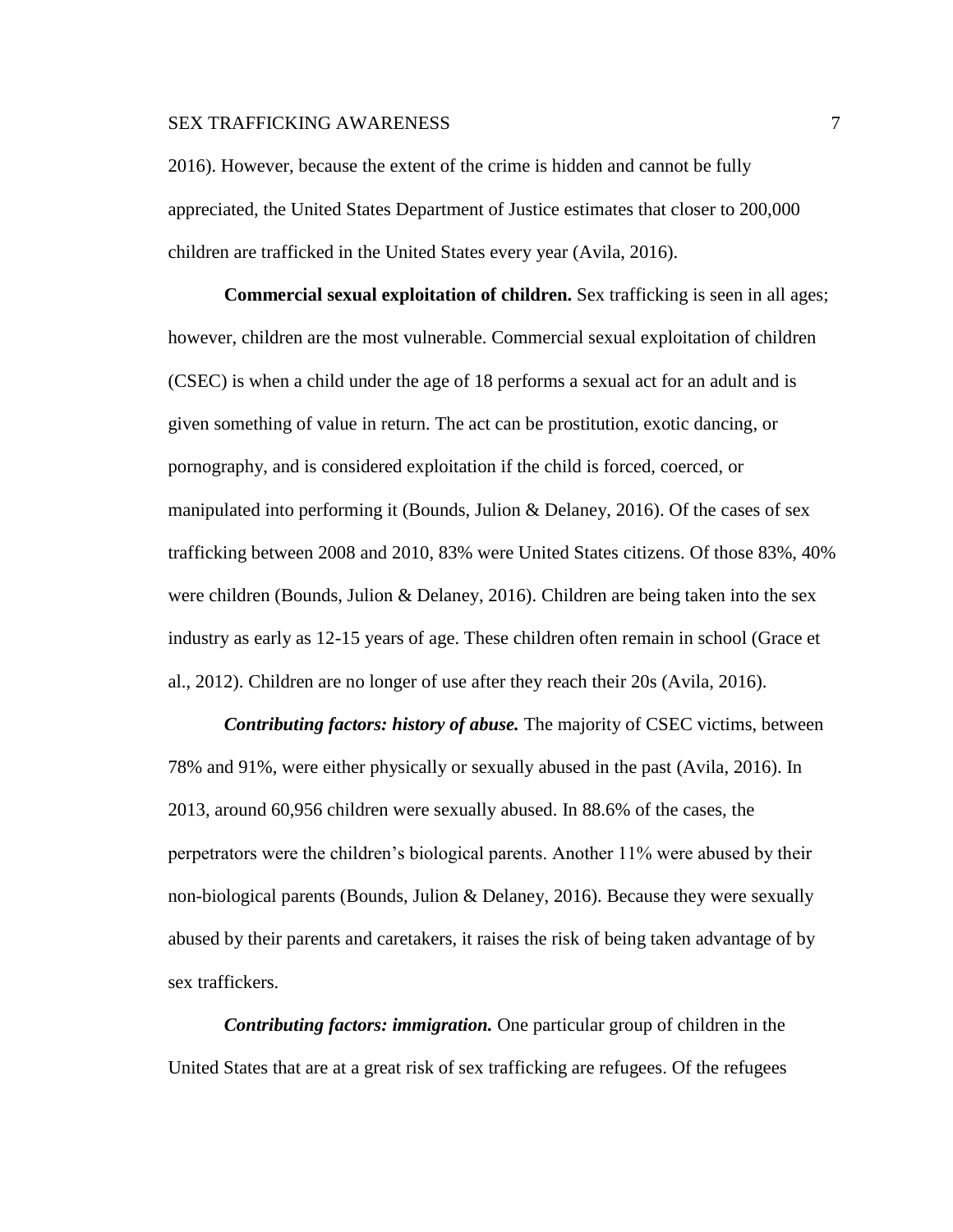around the world about 19.5 million are children (Johnson, Beard & Evans, 2017). According to the *Global Trends* report in 2016, over 51% of refugees are under the age of 18. About 35-40% of the refugees in the United States are children (Johnson, Beard & Evans, 2017).

Children are deceived into sex trafficking in places all over the world. The following is a list of countries that are known to traffick children: the Ukraine, Israel, South Africa, Mexico, Columbia, China, Thailand, Cambodia, Viet Nam, Nepal, and Eastern Europe (Crawford, 2017; Avila, 2016). Two studies, one in 2004 and one in 2008, showed that 50% or more survivors of sex trafficking were deceived by job offers (Crawford, 2017). Children who have no immigration papers may be enticed into sex trafficking by the allure of jobs, education, or marriage (Avila, 2016). Source countries, where people are often trafficked from, are relatively poor compared to the wealthy destination countries to which they are taken.

Some teenagers leave their home countries to work as maids in a wealthy family's home and find that their responsibilities also include providing sex for the male members of the household. This is often commonplace in international sex trafficking. The promise of prosperous employment, such as working in hotel in a bigger city or another country, is appealing to lower economic status, uneducated families with little to offer in their own small villages (Crawford, 2017). This puts young girls with big dreams at great risk. Instead of ending up in a good job, they find themselves in brothels (Crawford, 2017).

Poverty is a factor that could persuade parents in other countries to give up their children (Orme & Ross-Sheriff, 2015). The sacrifice of one child could ease the financial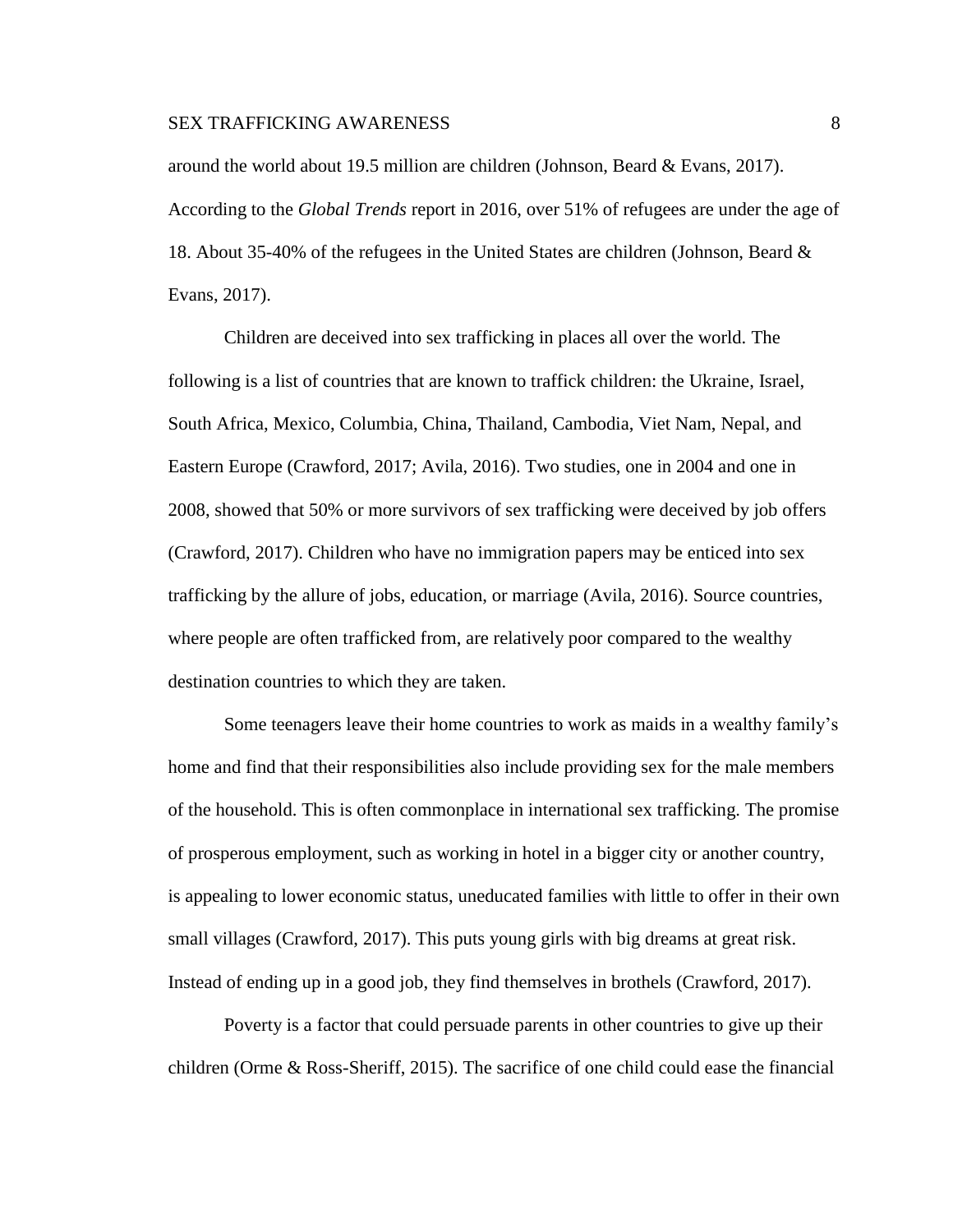stress on the family and provide for the siblings of the unfortunate child. Poverty becomes a master stronger than the ideals once held by the family. The risk is increased if the child lives near an international border, a prostitution market, or an impoverished community (Bounds, Julion & Delaney, 2016). War and civil unrest in countries also put children at greater risk for trafficking as they are often separated from their families (Crawford, 2017). In the United States, these children are introduced to a whole new culture and language, making them very vulnerable. Their parents are also unable to adequately prepare them for all the new experiences, since they themselves are experiencing everything for the first time.

*Contributing factors: welfare system.* Entering the child welfare system can also contribute to the risk of being trafficked. The instability of moving from family to family can also make it harder for children to build healthy relationships with other children their age, further contributing to their risk. Children may find it easier to associate with women involved in prostitution or predatory individuals, as a result. They may start running away from home to find support. If these children are stuck out on the streets, desperation often leads to prostitution (Bounds, Julion & Delaney, 2016).

One of the challenges in intervening in CSEC cases is that sometimes the child welfare, juvenile justice, and mental health systems overlap each other. Sometimes children are sent to juvenile justice rather than a protective service. At other times, the child welfare system will choose not to get involved if the abuser is not the child's caretaker (Bounds, Julion & Delaney, 2016).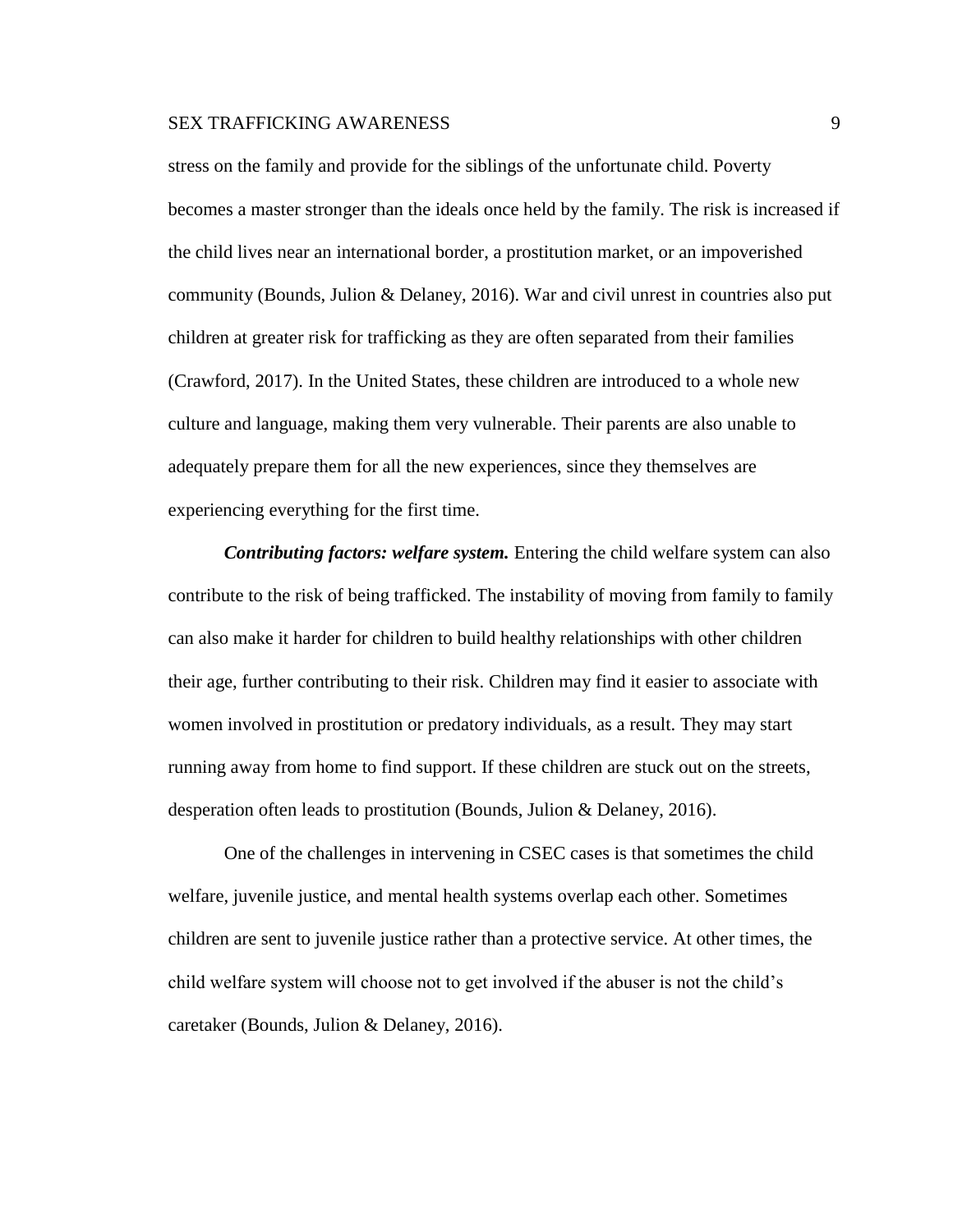Interviews with CSEC victims often reveal a lack of support from family members, supportive adults, or social services (Bounds, Julion & Delaney, 2016). Some youth choose to avoid social services in order to prevent the associated repercussions; others call in for help without results. CSEC victims also note that the closer they get to turning 18 years old, when they would leave the system, the less likely they are to receive help. Some CSEC victims even consider the child welfare agents to be "insensitive, intrusive, and misguided," making further challenges for the children and making them more at risk for predatory environments (Bounds, Julion & Delaney, 2016, p. 19).

*Other contributing factors.* Research supports other contributing factors to sex trafficking. Coerced prostitution is significant in lesbian, gay, bisexual, and transgender (LGBT) communities. About 20-40% of homeless children are LGBT (Orme & Ross-Sheriff, 2015). Children identifying as lesbian, gay, bisexual, or transgender are considered easy targets (Avila, 2016). Disabled children are also at a higher risk for sex trafficking. They are three to four times as likely to be abused physically or sexually (Avila, 2016). Several other contributing factors to CSEC are being a runaway, having low intelligent quotient scores, any mental disorders, and juvenile delinquency (Bounds, Julion & Delaney, 2016).

#### **Legislation**

Currently there is little existing legislation to protect the victims of sex trafficking from their traffickers and from being criminalized by the government. The United States has helped to establish some international policies related to sex trafficking and a few of the states in the United States have accepted laws to protect CSEC victims. However, the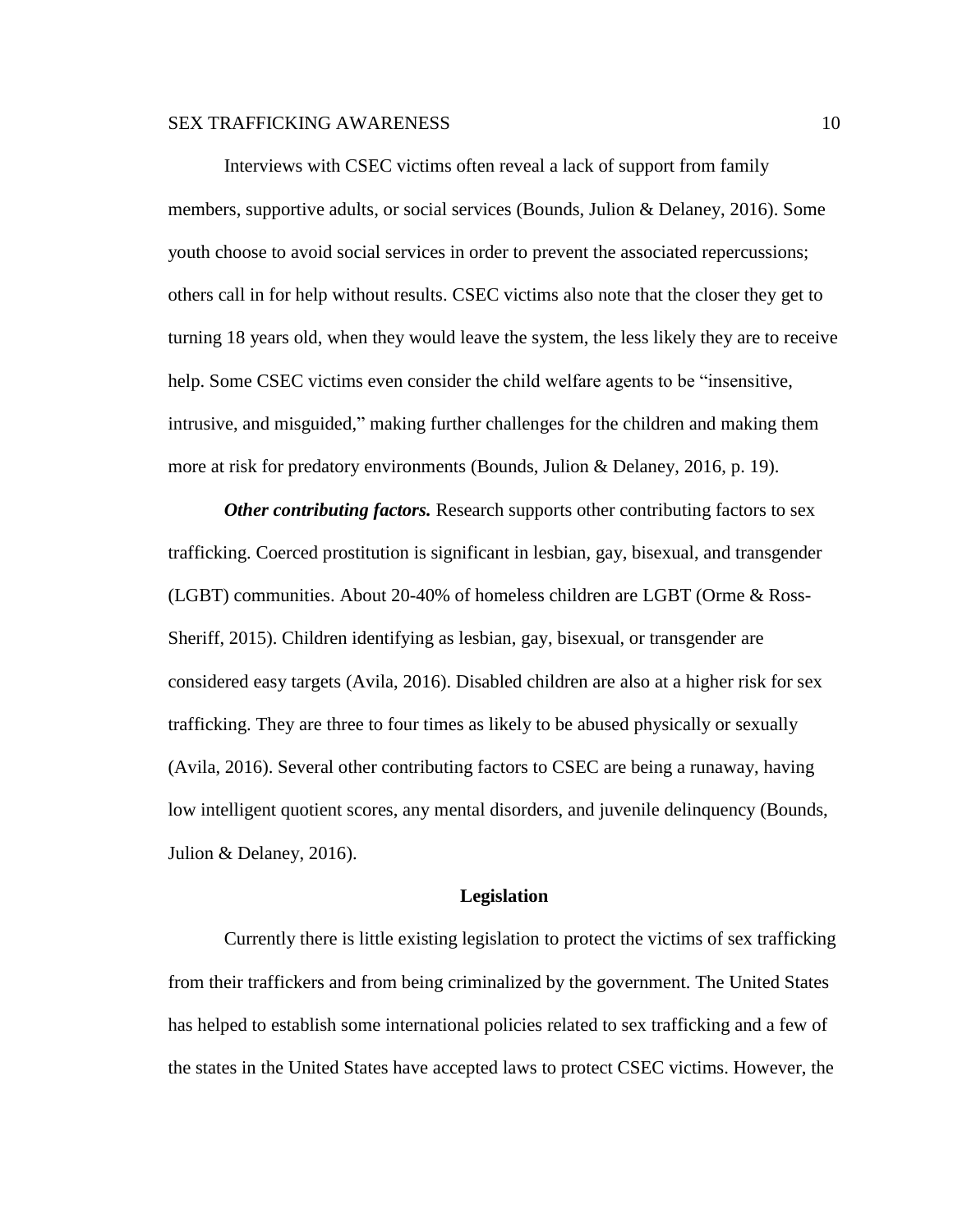sex trafficking victim is not always protected and the perpetrator often goes unpunished. In cases of rape, genocide, violence in the home, or slave labor, the victim is always protected and the perpetrator is charged with the crime (Burkhalter, 2012). Police and prosecutors often spend more time and effort targeting the prostitutes, instead of those who are actually reaping the profits of the industry (Dempsey, 2015).

#### **Underage Prostitution**

Using the term "child prostitute" denotes them as perpetrators rather than victims (Avila, 2016, p. 36). If they were forced into the act, whether or not they were tricked, manipulated, or threatened, they should be recognized as "victims" (Avila, 2016, p. 36). The first state to recognize this was Illinois with the Safe Children's Act of 2010. This law held that children under the age of 18 would no longer be charged and convicted for the act of prostitution. These children would not face juvenile detention, but would be seen as the victims of sex trafficking that they were (Bounds, Julion & Delaney, 2016).

Underage prostitution is considered sex trafficking, whether or not the children may see themselves as victims (Dempsey, 2015). Interestingly, the United States' attitude about whether or not prostitution should be legalized has changed. In the early 1980s, just over 65% of the nation viewed it as "never justifiable" (Weitzer, 2015, p. 88). The age of the prostitute was not specified, and whether or not child prostitution was also considered justifiable. In 2006, the number dropped to 43%. In *Researching Prostitution and Sex Trafficking Comparatively*, Ronald Weitzer (2015) suggests that legalized prostitution is in actuality safer because laws would be in place to safeguard the rights of the prostitutes against rape and other unwanted abuse.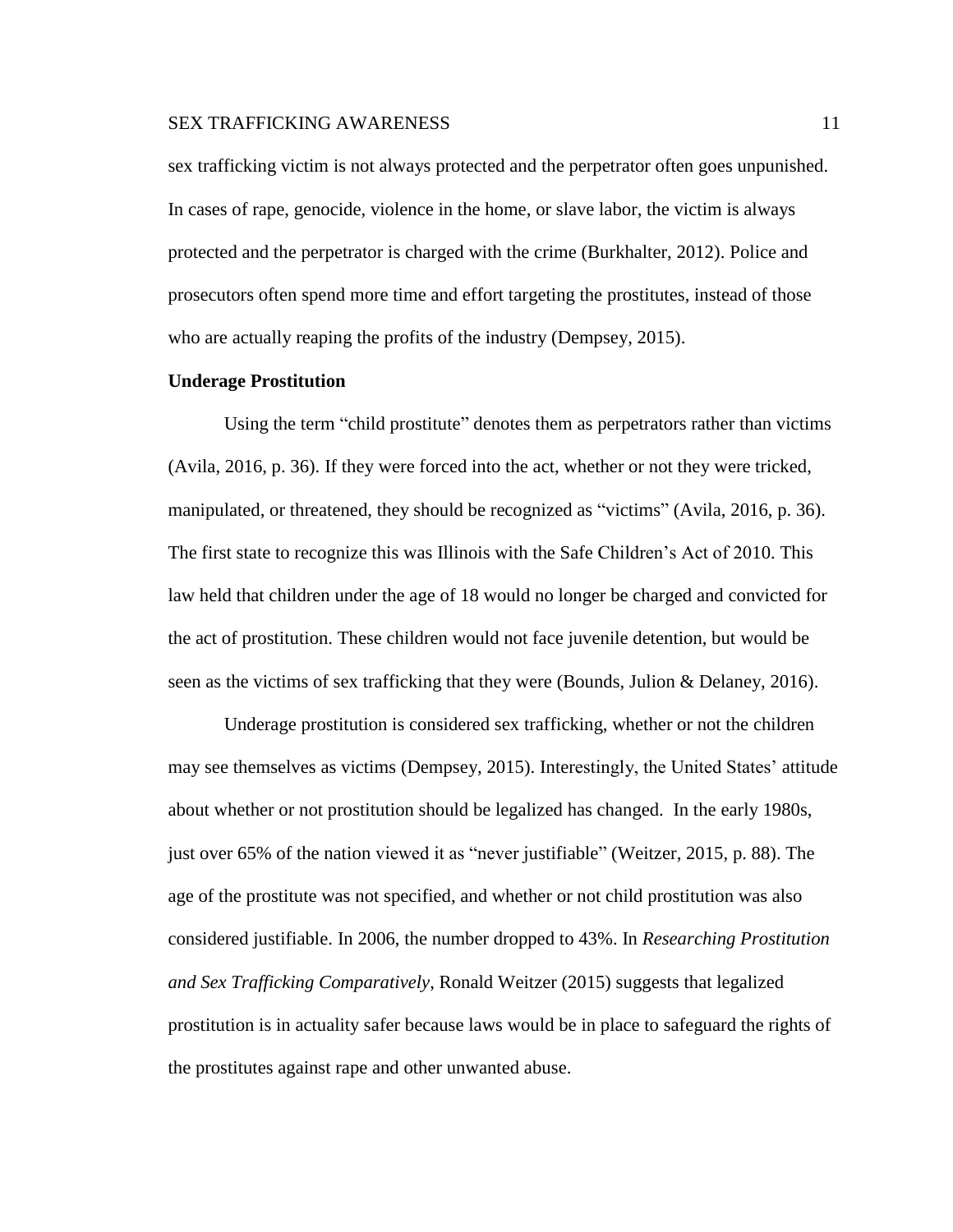The question remains as to how that would affect child prostitutes. Children under the age of 18 are not considered independent. They may be more likely to be taken advantage of, if child prostitution is legalized. Once children turn 18, they are considered adults and legally independent. At that point, the issues to be addressed would be related to adult, not child prostitution. If the prostitution industry is legalized, child prostitutes will most likely remain unprotected. Children will be at more risk as their perpetrators can hide behind adult prostitution. Instead of having to hide all previously illegal sexual activities, the traffickers will only have to cover up one area of the industry behind the legalized cover of prostitution (Weitzer, 2015).

#### **"Safe Harbor" Laws**

While the United States agrees that victims of sex trafficking should be decriminalized, there are still 32 states who do not treat children trapped in the sex trade as victims. The 18 states that do protect children in juvenile prostitution from being criminalized have what are called "safe harbor" laws in place. These laws grant full immunity and provide services to the children found in prostitution. Because 18 states have "safe harbor" laws and 32 do not, this presents an issue of discontinuity between states. Children may be protected from criminalization in their home state, but not the state in which they are prostituted. In addition, "safe harbor" laws no longer apply to victims who were trafficked as children but are still exploited after their eighteenth birthday (Dempsey, 2015).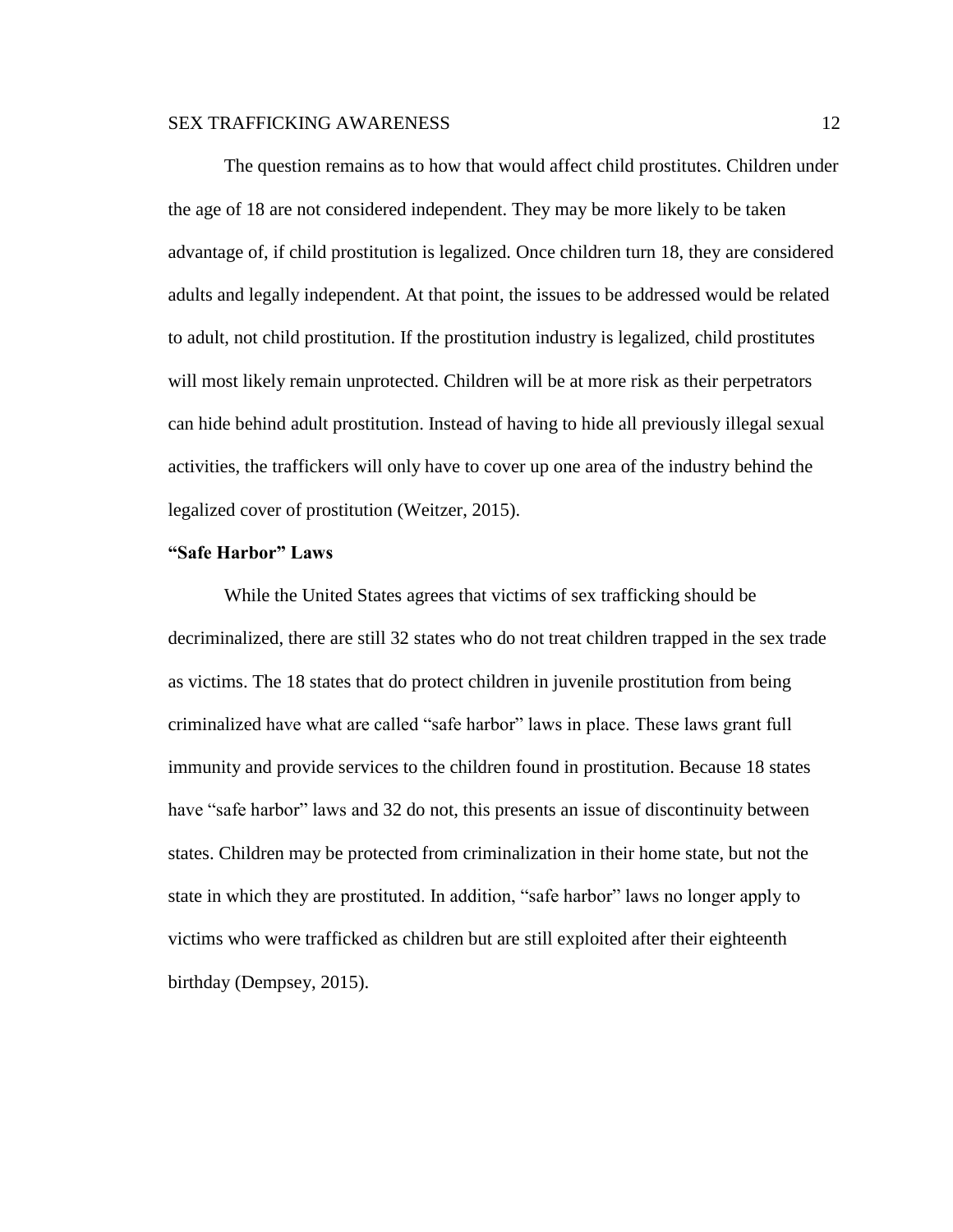#### **The Constitution**

One of the oldest documents in the history of the United States, the Constitution, also outlaws sex trafficking. It was signed on September 17, 1787 and was the basis on which the federal government was established two years later in 1789. The first 10 amendments were added to the Constitution as the Bill of Rights in 1791 (The Library of Congress, 2017a). In the wake of the Civil War, a thirteenth amendment was added in December 6, 1865. The amendment states that "neither slavery nor involuntary servitude, except as a punishment for crime whereof the party shall have been duly convicted, shall exist within the United States, or any place subject to their jurisdiction" (The Library of Congress, 2017b). As sex trafficking is a form of modern slavery, the Constitution makes this inhumane act illegal.

#### **International Legislation**

The United States is supportive of international laws protecting victims of sex trafficking. The United States government has given itself the role of worldwide sheriff in this area of law enforcement (Dempsey, 2015). The United States sets forth a yearly "Trafficking in Persons Report" (TIP) that ranks other countries' government involvement in fighting sex trafficking (Dempsey, 2015). According to the TIP, other countries are to make certain "that victims are not inappropriately incarcerated, fined, or otherwise penalized solely for unlawful acts as a direct result of being trafficked" (U.S. Department of State, 2000, n.p.). This report lays an even greater responsibility on the United States to lead by example.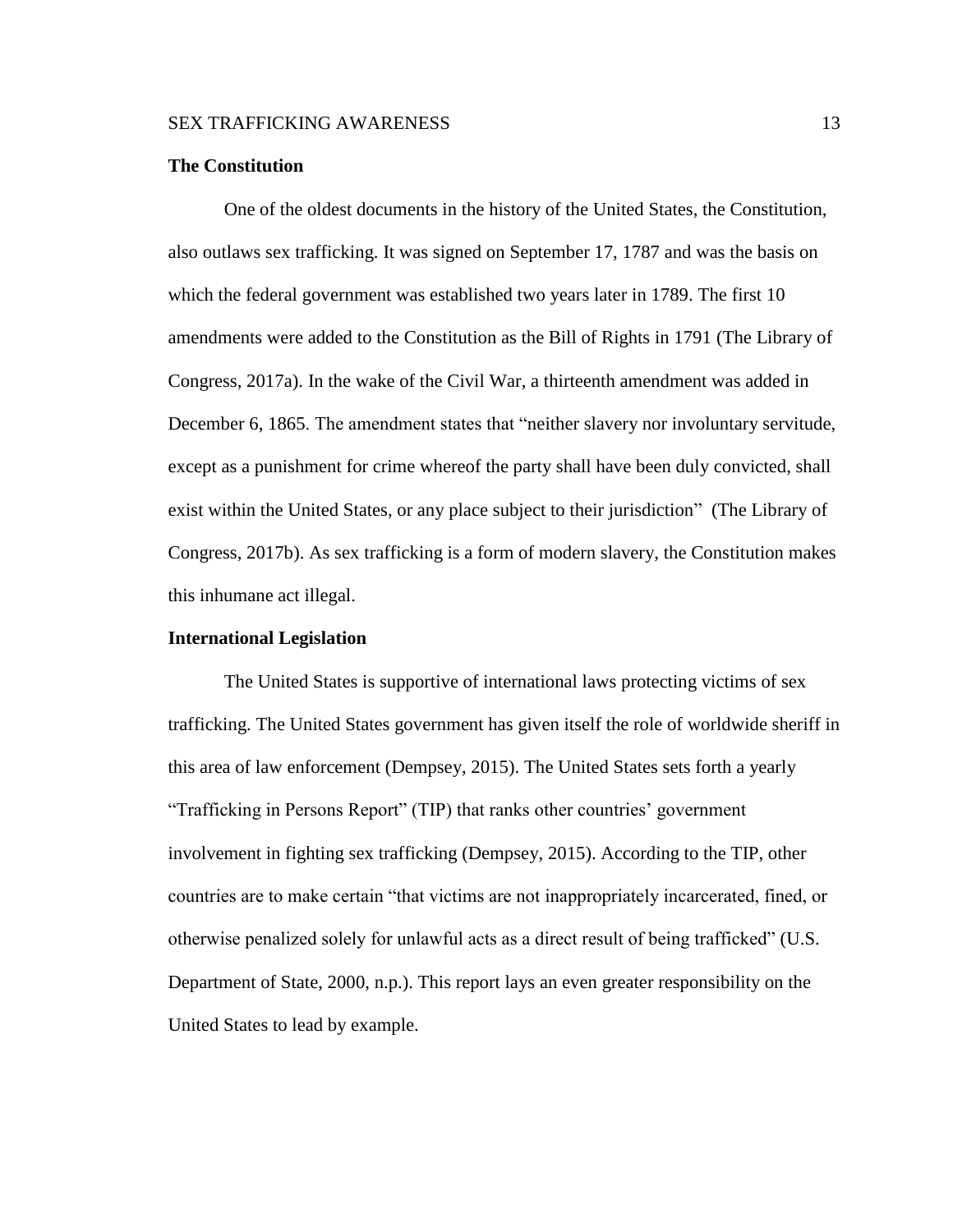The United States has also agreed to the Palermo Protocol and the International Covenant on Civil and Political Rights (ICCPR). The Palermo Protocol, or *The Protocol to Prevent, Suppress and Punish Trafficking in Persons, Especially Women and Children*, was established in 2000 by the United Nations General Assembly. The three priorities of this act are to prosecute traffickers, provide prevention programs, and protect the victims. Implementation has been challenging and controversial, however (Orme & Ross-Sheriff, 2015). Under the International Covenant on Civil and Political Rights (ICCPR), Article II specifies its purpose is to "protect and assist the victims of such trafficking, with full respect for their human rights" (Dempsey, 2015, p. 216). If the United States is treating children and adults as criminals, it is not respecting their human rights according to the Palermo Protocol and the ICCPR (Dempsey, 2015).

Although national and international laws exist, there is opportunity to police sex trafficking. Specifically, healthcare workers should be considered key community advocates to protect persons at greatest risks for sex trafficking. Specifically, nurses are in pivotal positions to make a difference in communities, plagued by sex trafficking.

#### **Nursing**

Over 11 million people are currently employed in healthcare (Bureau of Labor Statistics, 2015). The largest occupation in the healthcare workforce is nurses, 2.7 million according to the Bureau of Labor Statistics (2017). Nursing has been ranked as the "most trusted profession" for the last 15 years according to annual Gallup polling (American Nurses Association, 2016, p. 1). In 2016, the United States had 2,955,200 Registered Nurses (RNs) and 724,500 Licensed Practical Nurses (LPNs) (Bureau of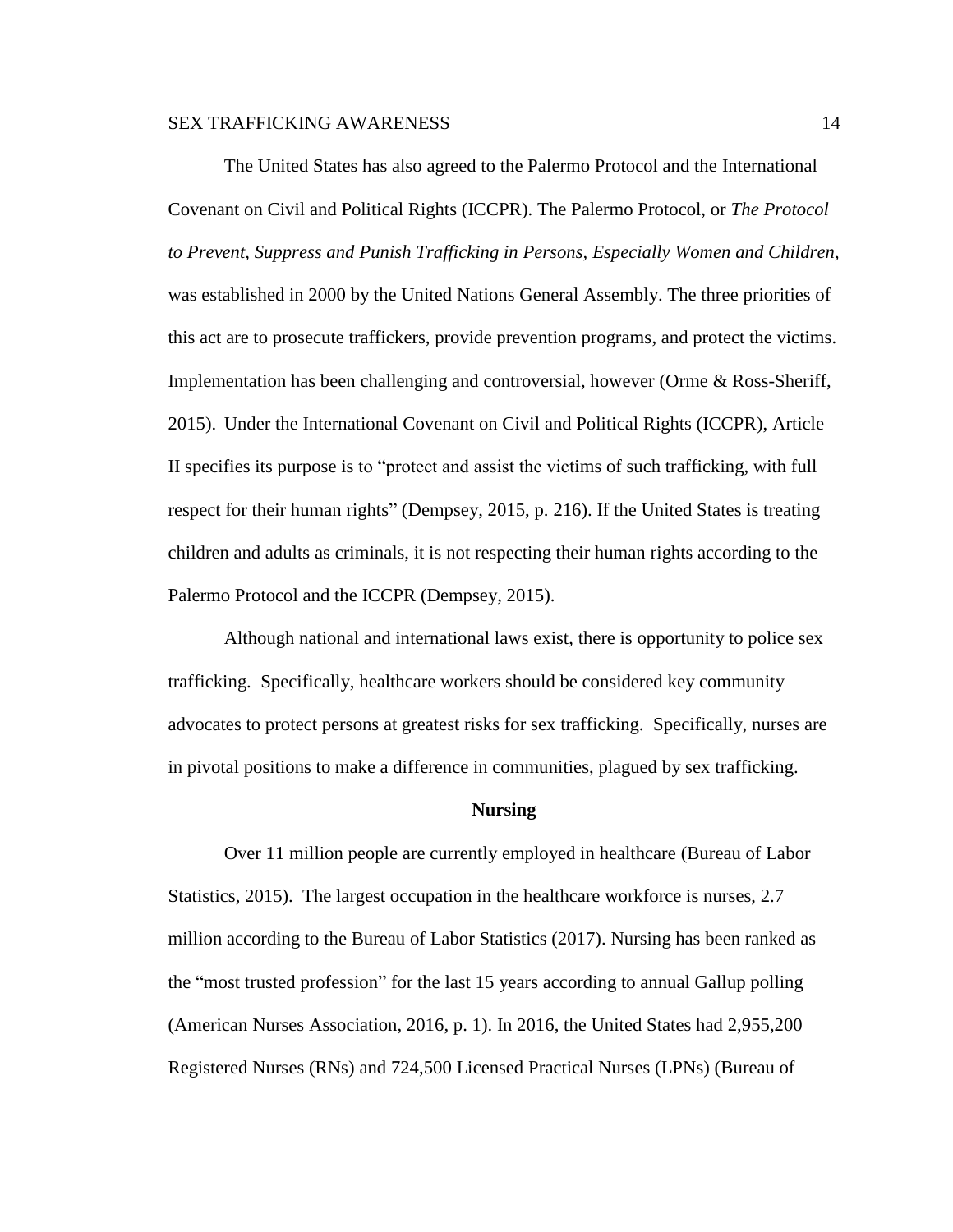Labor Statistics, 2017). The American Nurses Association lists 41 nursing specialties including: neonatal nursing, nursing anesthesiology, forensic nursing, and school nursing (American Nurses Association, n.d.).

### **School Nurse**

A school nurse is defined by the National Association of School Nurses as "a specialized practice of nursing that advances the well-being, academic success, and lifelong achievement and health of students" (National Association of School Nurses, 2017). The United States only has about 50,000 school nurses (National Education Association, 2017). The Center for Disease Control and Prevention suggest that the ratio of students to school nurses should be 750 to one (National Education Association, 2017). Instead, 59% of schools in the United States are above that ratio (National Education Association, 2017). School nurses are pivotal to the school system and offer great insight to the health and well-being of all students. Their roles and responsibilities are numerous.

**Roles and responsibilities.** School nurses see thousands of students annually, supporting the care of children from age five to 18. School nurses provide the teachers with techniques to meet disabled children's needs (Libbus et al., 2003). They, also, can provide immunizations, hearing and vision testing, tubing feeding, encourage prevention of the spread of disease, and provide breakfast for disadvantaged students (National Education Association, 2017).

School nurses do not focus on one area of care, as is more common in the hospital. Day in and day out, they are faced with many issues and care for a large number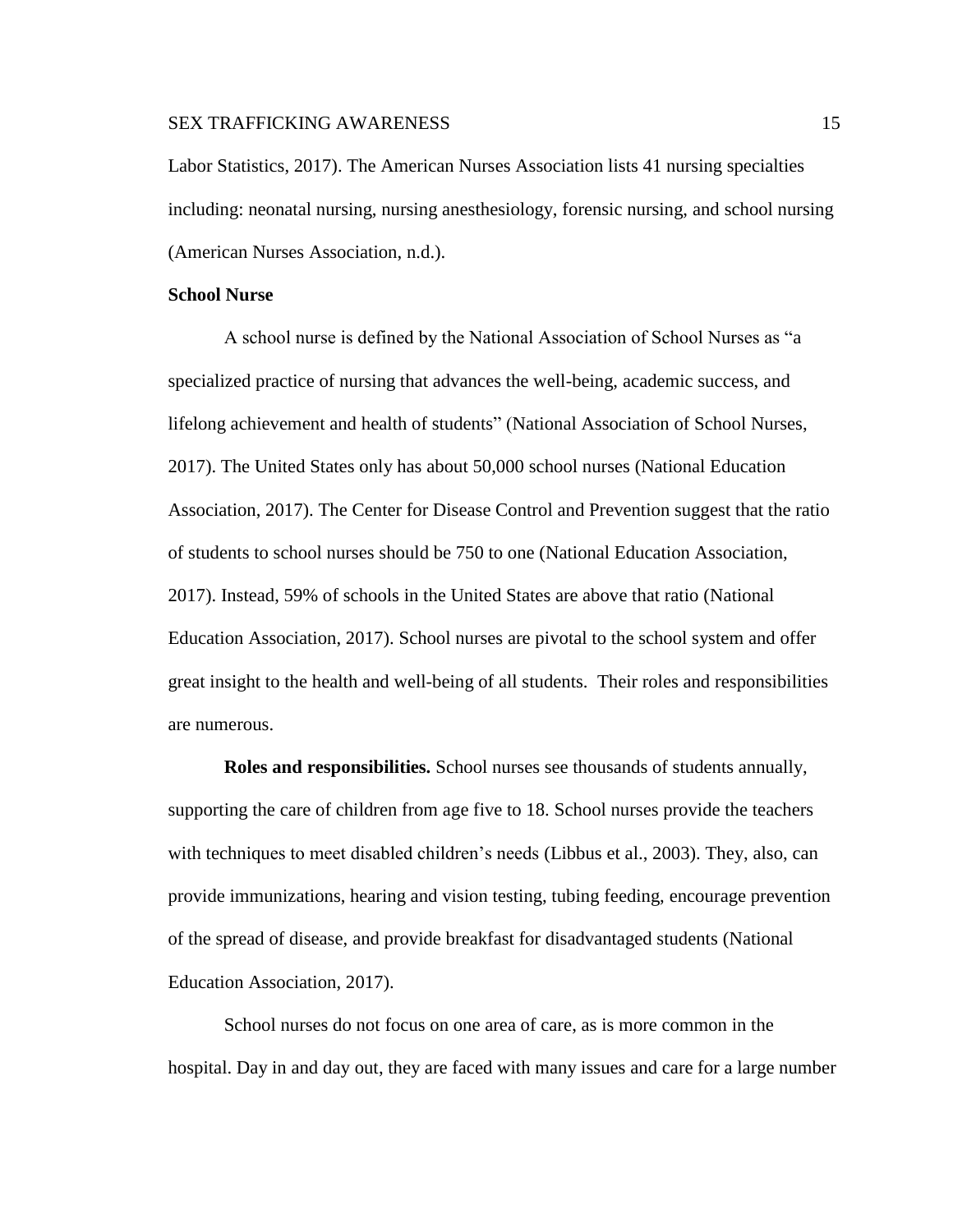of students. The school nurse is also responsible for staff health concerns and sports related activities. They provide medical support for seasonal sports and address injuries related to other various school activities, as well (Libbus et al., 2003). The roles and responsibilities of the school nurse are many. They seek to ensure the safety and wellbeing of school-age children; and do so very autonomously. School nursing is a recognized nursing specialty. They are governed in practice by the School Nurse Practice Act.

**School nurse practice act.** School nurses have certain regulations they have to practice by which are enacted by their state legislature. These are known as the "nurse practice acts" (NPAs) (National Council of State Boards of Nursing, 2017, n.p.). NPAs are established by the state board of nursing (BON). NPAs regulations carry the full weight of law when they are enacted. In addition to being established by the BON, the NPAs handle education program standards, standards of nursing practice, titles, licenses, and disciplinary action (National Council of State Boards of Nursing, 2017). The standards of practice deal with assessment, diagnosis, consultation, education, and environmental heath (National Association of School Nurses & American Nurses Association, 2011).

#### **School Nurses and Sex Trafficking**

Nurses are trained to complete initial assessments on their patients; school nurses also have keen assessment skills. They are already trained to recognize signs of sexual abuse. In fact, they are legally required to report sexual abuse issues. However, research suggests that school nurses should be better educated on sex trafficking (Grace, Starck,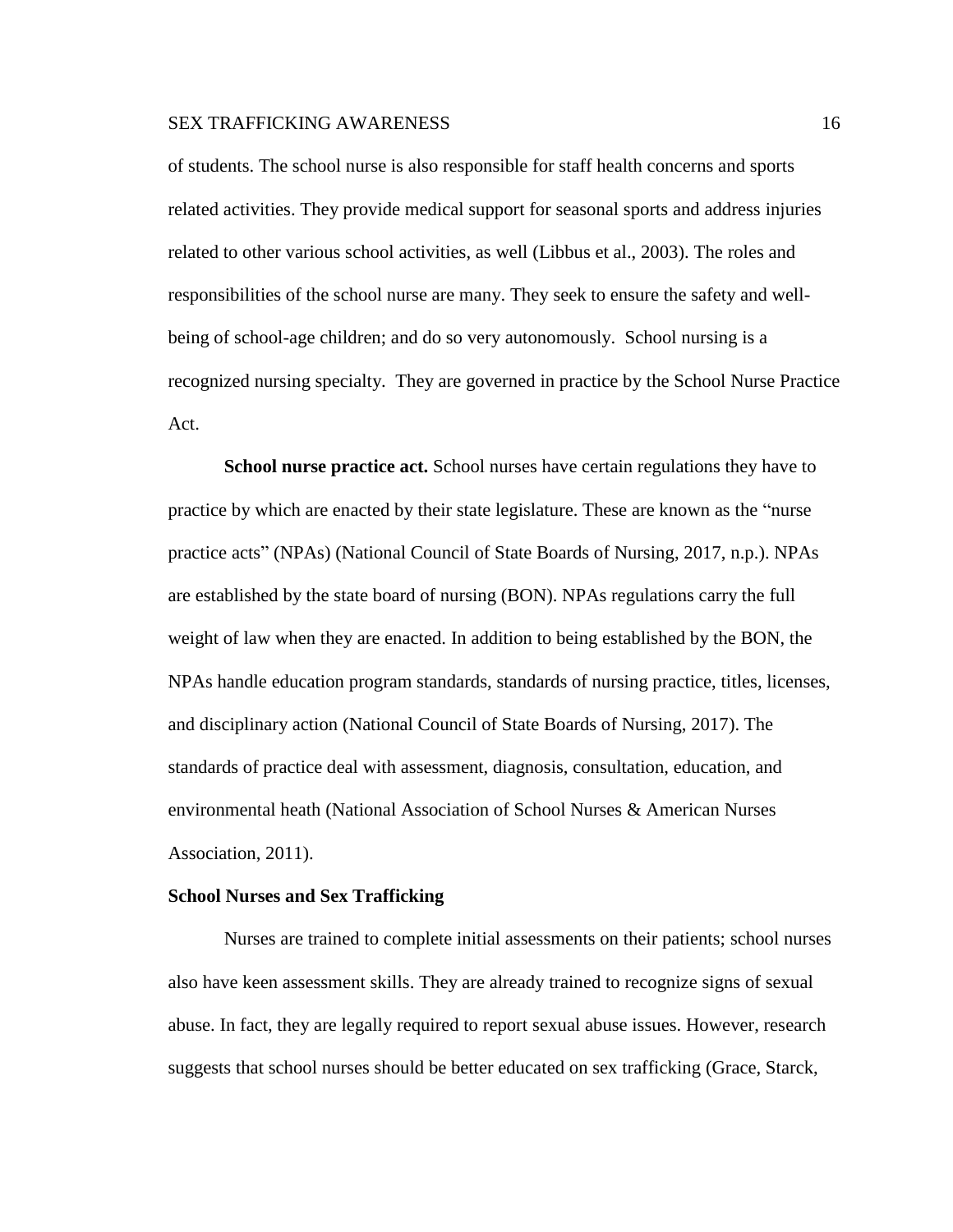Potenza, Kenney, & Sheetz, 2012). Nurses in general are not well informed about sex trafficking, how to recognize signs and symptoms, and how to intervene (Sabella, 2011). Special training is needed to support the school nurse and advance their understanding of the impact of sex trafficking. The school nurses need to know what they are looking for before the can intervene on behalf of the trafficked student. Then, when they notice the signs and symptoms, they can intervene in the situation and advocate for the trafficked child.

**Signs and symptoms: key indicators.** Some identifying factors for trafficked adolescents include: having unreasonable sums of cash, hotel keys, costly jewelry, and false identificiation (Avila, 2016). They may experience sudden changes in appearance, such as in expensive clothes, hair style, or nails (Grace et al., 2012). They may have a tattoo or facial scar that they try to hide. Often times children are physically branded by their owners (Grace et al., 2012). Physical marks might include: cuts, bruises, bites, injuires with patterns, marks made by ropes, a tattoo of a pimp's name, genital trauma, traumatic loss of hair, or signs of self harm (Avila, 2016). A teenager may have a history of multiple pregnancies, seek HIV testing frequently, and have had multiple sexually transmitted infections (STIs) (Grace et al., 2012).

Other signs of trafficked adolescents may include: not knowing their home address, having no identification, providing information that does not make sense, and being dressed inappropriately (ED Management, 2011). They may be continually exhausted, have an online site that is sexually explicit, or show interest in pornography. The teachers may complain of inappropriate behaviors such as passing sexually explicit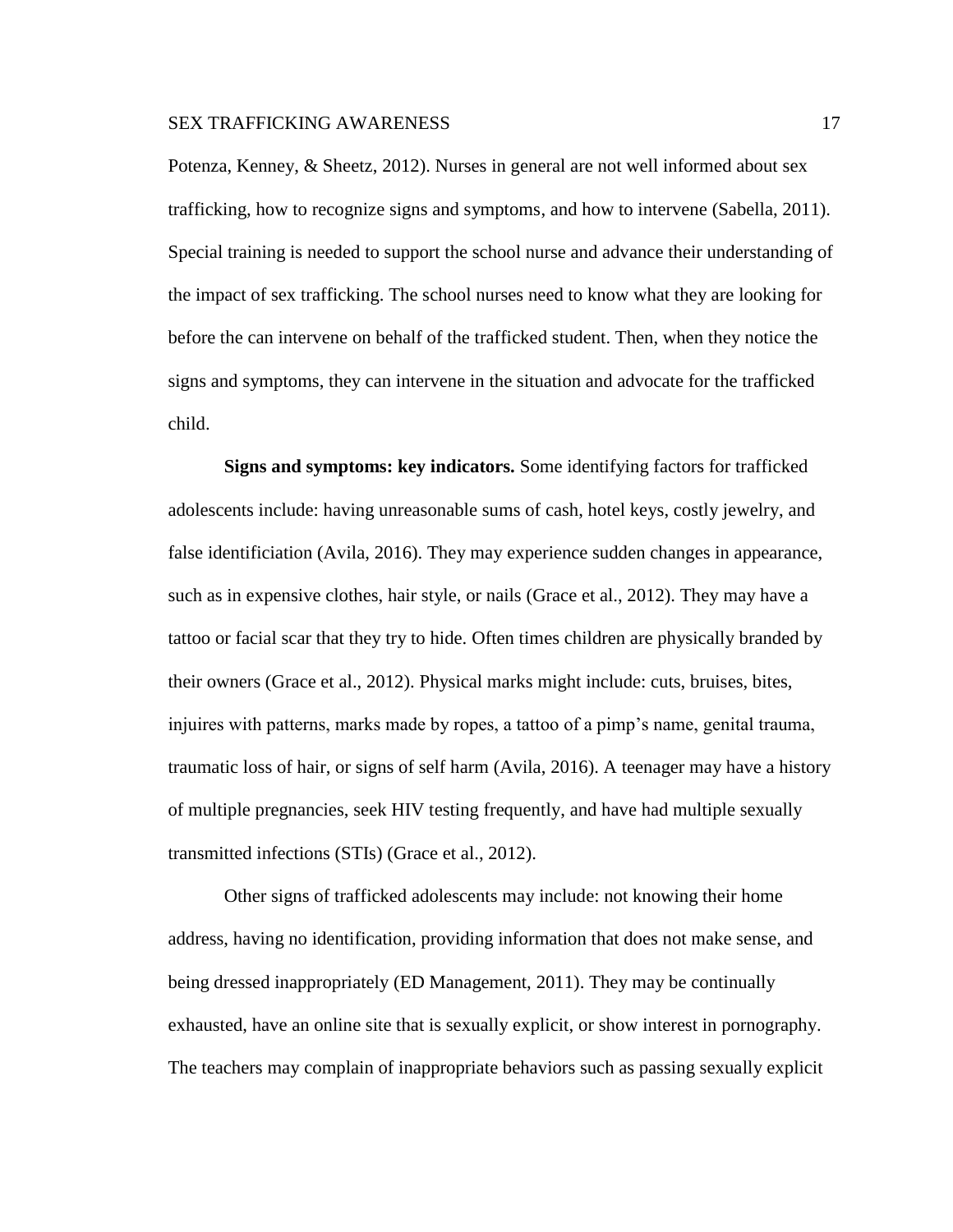notes during class. Trafficked students may be seen exchanging money with other students (Grace et al., 2012).

The trafficked students may have new friends who are much older than they are. If it is a girl, the nurse should pay attention if she makes a reference to her boyfriend as "daddy" or uses her own street name. If she is involved with a male in the sex trafficking world, he is usually older than she is, goes by a street name so that she will not know his real one, has a lot of money with no clearly specified living, is violent and controlling, and is the one who buys pagers or cellphones for her (Grace et al., 2012).

Younger children in elementary school can also be affected. They do not understand abuse; this makes abuse easier to identify. These children will not attempt to mask the signs and symptoms like older children often do. A school nurse may see blood in the child's underwear or repeatedly see children for yeast infections. For example, one day a seven year old in class was having trouble sitting comfortably and seemed to be in pain (Newby, 2012). When the school nurse assessed him, she found blood in his underwear and suspected abuse. Child welfare investigators found out that he and his thirteen year old sister had been sex trafficked by their mother for drugs. They were immediately placed in foster care (Newby, 2012).

**Signs and symptoms: mental inhibitions.** Sex trafficked children may hold back information to protect themselves (Schwecke, 2011). They do not know who to trust or turn to, and one wrong word to the wrong person could cause them more pain than they are already experiencing. School nurses should know how to recognize and address this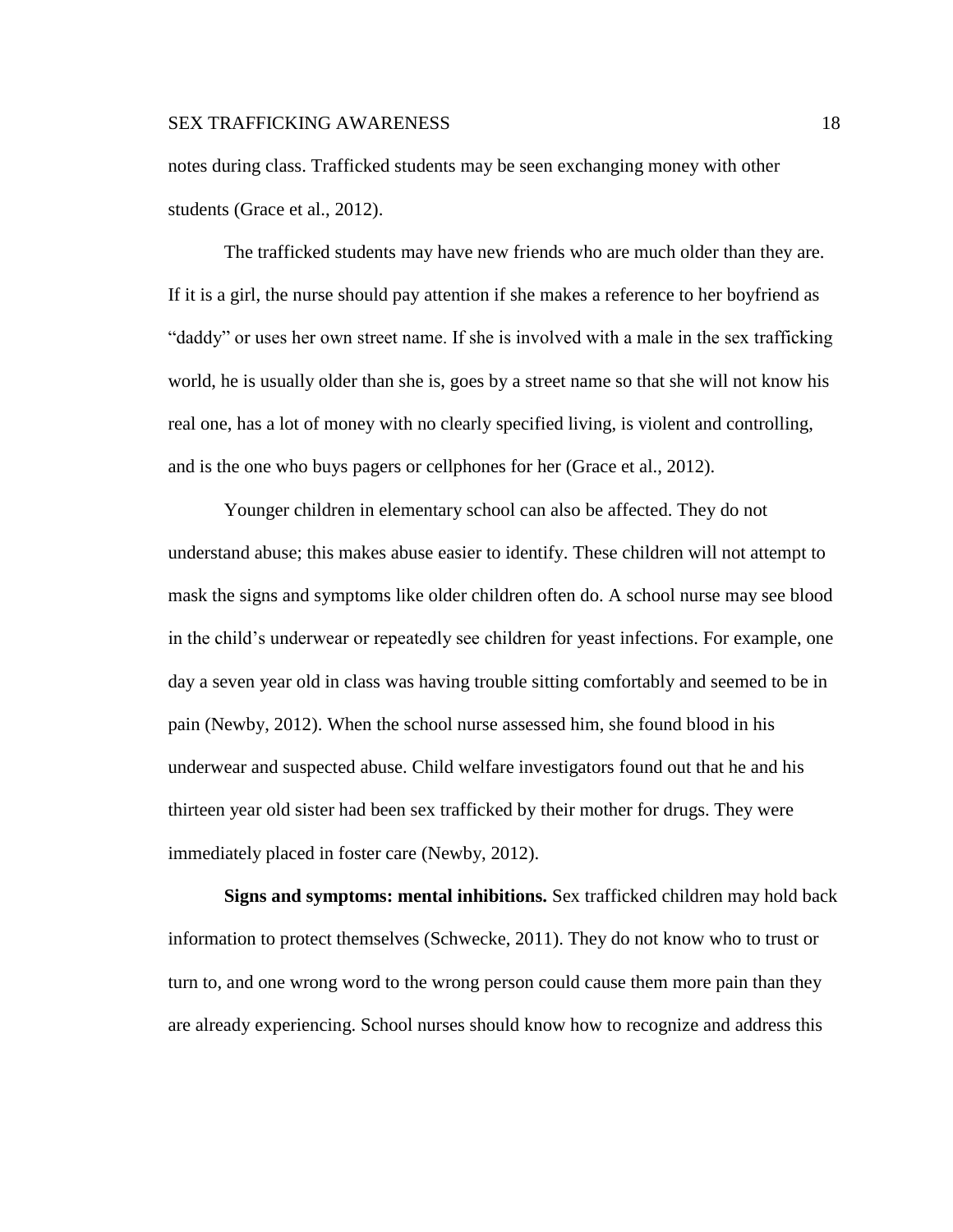fear so that the child can be honest with them, enabling the nurse to call for the necessary help.

Victims of sex trafficking often try to hide the fact and feel ashamed of it (ED Management, 2011). The danger to the victim may be disclosing information and not being identified or rescued (Moynihan, 2006). They may not be immediately willing to open up, and may not know whom they can and cannot trust. Perhaps they are afraid that their trafficker has connections that they do not know of and the person they turn to for help may turn them in instead. These children feel very alone and have often been told by their traffickers that no one will help them. They are told that no one will believe what they say and that there is no way out (Grace et al., 2012).

Sex trafficking victims often have a lot of fear for themselves and their family. One silencing strategy is to threaten to hurt their family or siblings if they share anything about their experiences. They also may be threatened with death or even worse abuse than they are already undergoing (Schwecke, 2011). Over half of those being sex trafficked are under the complete control of the trafficker. Fear is the main tool used to control them as well as violence, gang rapes, depriving them of food, isolation, and forcing them to take drugs. Psychological trauma, unprotected sex, and unsafe abortions can lead to further mental and physical harm and effects (Bounds, Julion & Delaney, 2016).

The school nurse should be aware of subtle cues that the individual is "a victim of forced servitude" (ED Management, 2011, p. 94). For example, a nurse should be concerned if a capable patient is accompanied by someone who answers most of the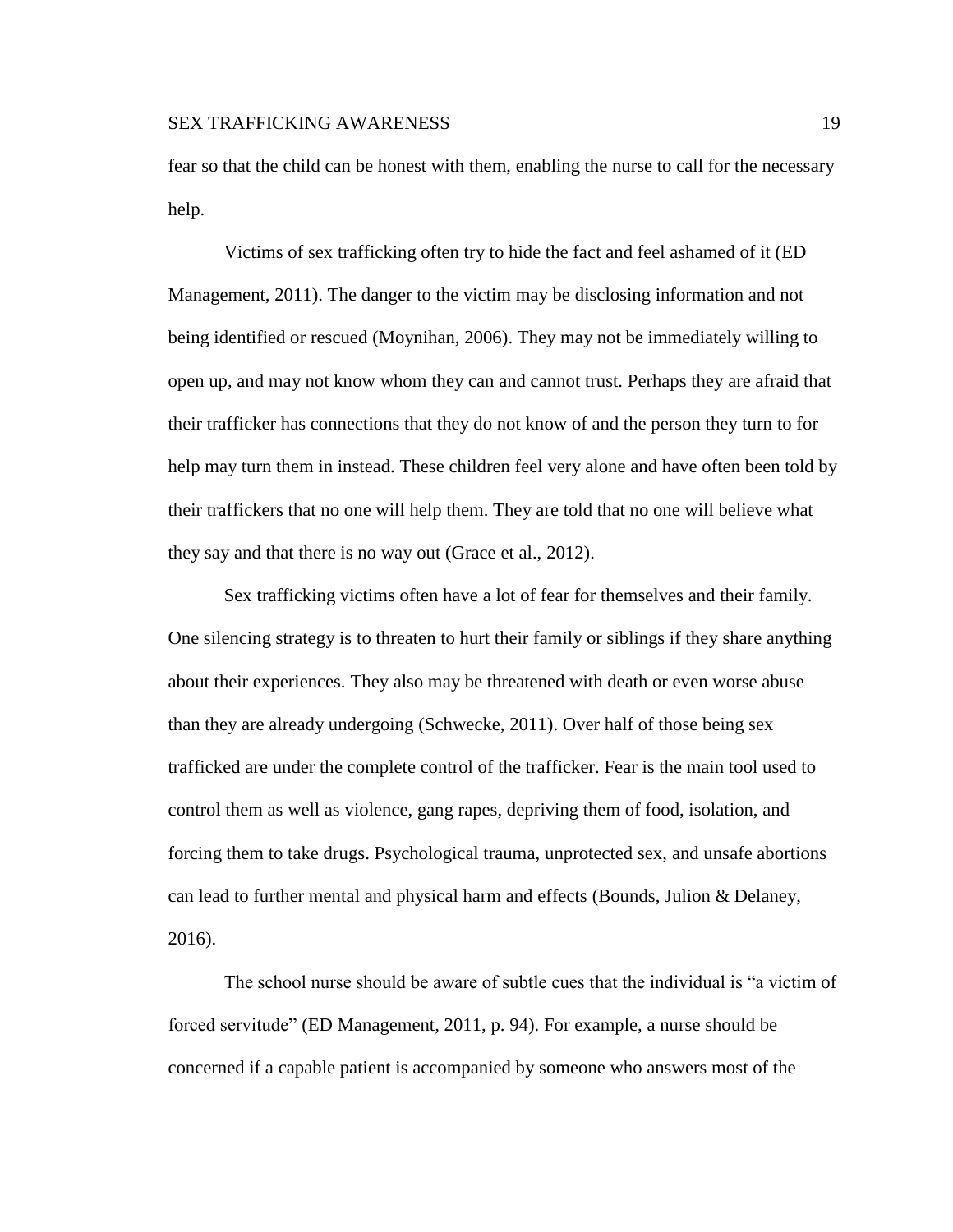questions (ED Management, 2011). If they are being escorted by their trafficker or another involved individual, they may be unable to make eye contact with them (Avila, 2016).

An alternative response is that because of how glamorized sexuality has become over social media, children may see the grooming process of a trafficker as romantic rather than identifying the danger of abuse. This may make it difficult for the child to give a self-report if they do not consider themselves as victims (Bounds, Julion & Delaney, 2016). Mental inhibitions are commonly see in female runaways. Young, female runaways are in a rebellious state and so any alternative to living with their parents is appealing. For example, one fifteen-year-old girl ran away from home because she was being sexually abused by her mother's boyfriend, and her mother did not believe her (Newby, 2012). The girl decided to steal money from her mother's purse and run away. She met a nice man who was only a little older than she was. He offered to let her have a place to stay while she looked for work, and bought her food and clothes. He told her he would marry her when she turned 18. After only two weeks, though, he told her they did not have any more money. She loved him, so she sold herself sexually to support them, dreaming of the future life they would have together (Newby, 2012).

These children may also choose to cope by putting on a self-sufficient air of confidence pretending to be professional. Also, they are susceptible to the Stockholm syndrome. Children who have succumbed to Stockholm syndrome, also known as "trauma bonding," have been brainwashed by their captors (Avila, 2016, p. 37). These children may become passive and then begin to actively identify with their captors, even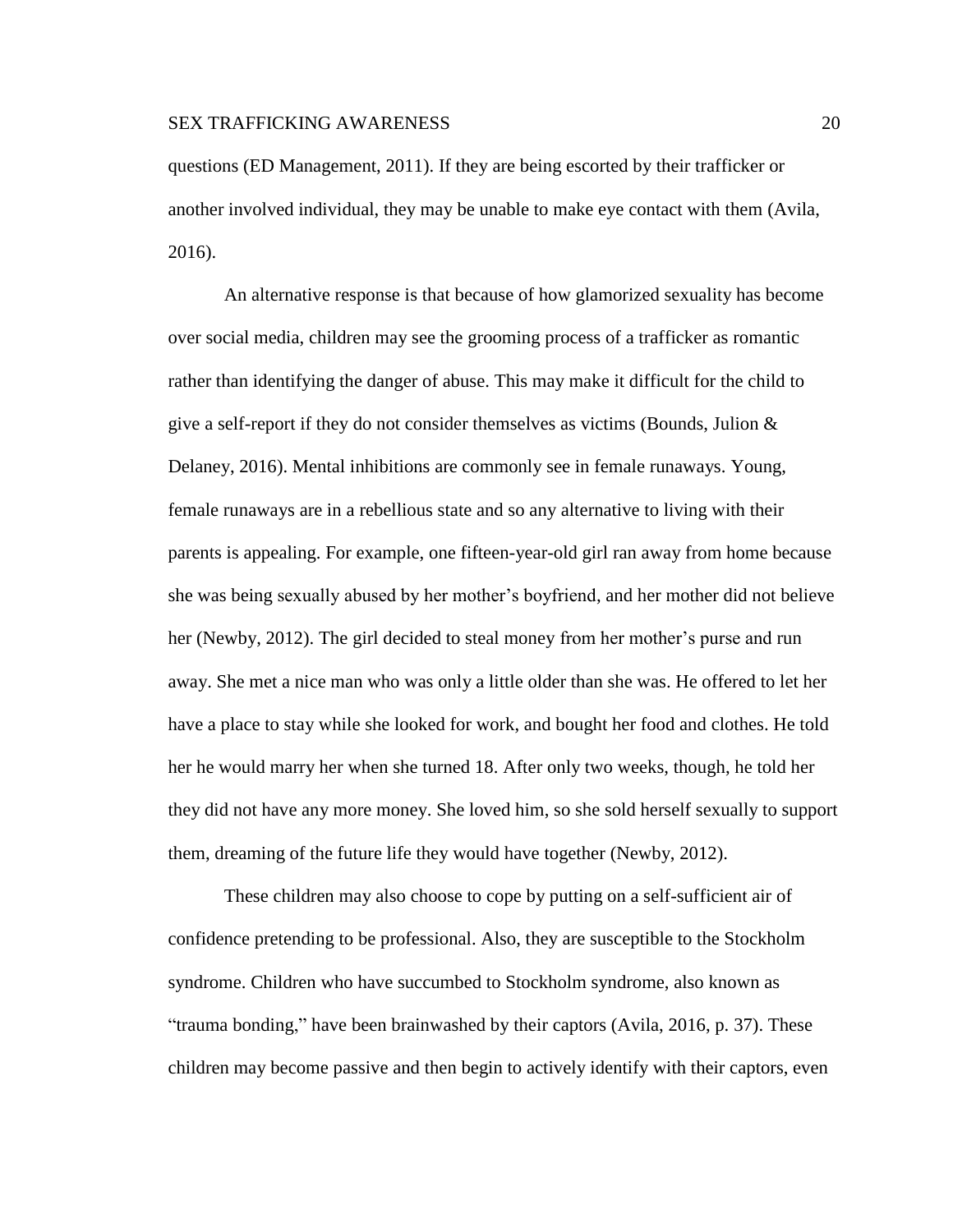refusing help from rescuers. This often arises out of a state of desperation where no escape appears possible (Avila, 2016).

Sex trafficked children may also have a disconnection from family members or other caregivers (Grace et al., 2012). As a result, parents may know little about where their child is at any given time. The tendency to run away from home, a history of unexplained school absences, or frequent sleepovers at a "friend's" house are all signs pointing to sex trafficking (Grace et al., 2012). Interestingly, girls who appeared to be involved in sex trafficking most often skipped school on Thursdays, Fridays, and at the beginnings and ends of the school terms (Ogunfowokan & Fajemilehin, 2012).

They may have signs of post-traumatic stress syndrome (PTSD) including: anxiety, depression, hypervigilance, defensiveness, or paranoia (Avila, 2016, p. 37). As a result of the abuse, victims themselves may be violent and cruel to other people or animals, and often show impulsive, uncontrolled anger. Because of the symptoms these victims display, there may be a misguided tendency to diagnose them with borderline personality disorder (BPD) or conduct disorder, instead of the appropriate PTSD diagnosis (Schwecke, 2011). Because the brain can only handle so much of the trauma and abuse the person is experiencing, these disorders and poor coping skills are not uncommon.

**Intervention.** Because these children have endured traumatic experiences, the school nurse should approach them with caution and care. The school nurse should include specific assessments of the students to best provide for their safety, correct documentation of the nurse and student's discussions, and notifying child protective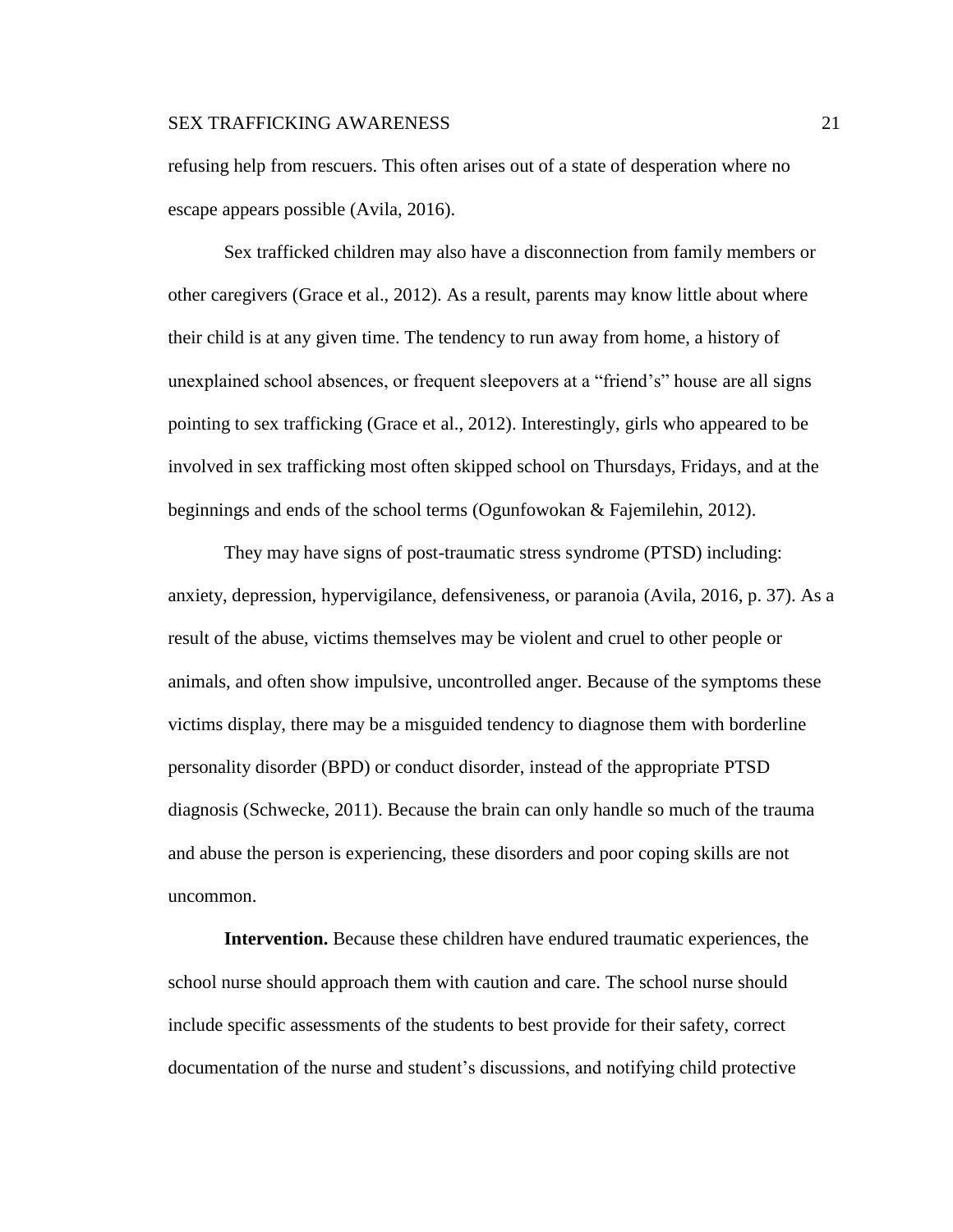services. School nurses should listen without judging. The nurses should assure the children that the information will not be shared; unless it is deemed necessary for their safety and well-being. The school nurse also needs to document the conversation and send a report to child protective services. The nurses should keep track of any names, addresses, or vehicle characteristics (Grace et al., 2012).

If school nurses suspect that students may be sex trafficked, they should arrange to speak to the students alone. The nurse should remain calm and not act surprised if the students do open up. They need to understand that they are in a safe place with a safe person (ED Management, 2011). If school nurses suspect that a person might be a victim of sex trafficking, they should ask if they are employed and what type of work they are engaged in (Moynihan, 2006).

The biggest obstacle to helping these children is enabling them to share about their experiences, so that they can receive needed help. They need to feel that they are in a safe environment and will not be endangering themselves or others by telling about their owners, boyfriend, or husband who is trafficking them (Schwecke, 2011). If a faculty member or school nurse takes the time to ask a student about their home life, the student will often open up to the individual. These children need to know that their story is believed and will only be shared on a need-to-know basis with qualified personnel who can offer help. They need to feel supported and understood (Schwecke, 2011). The secure environment will foster trust and a continued openness about their experiences as they seek help.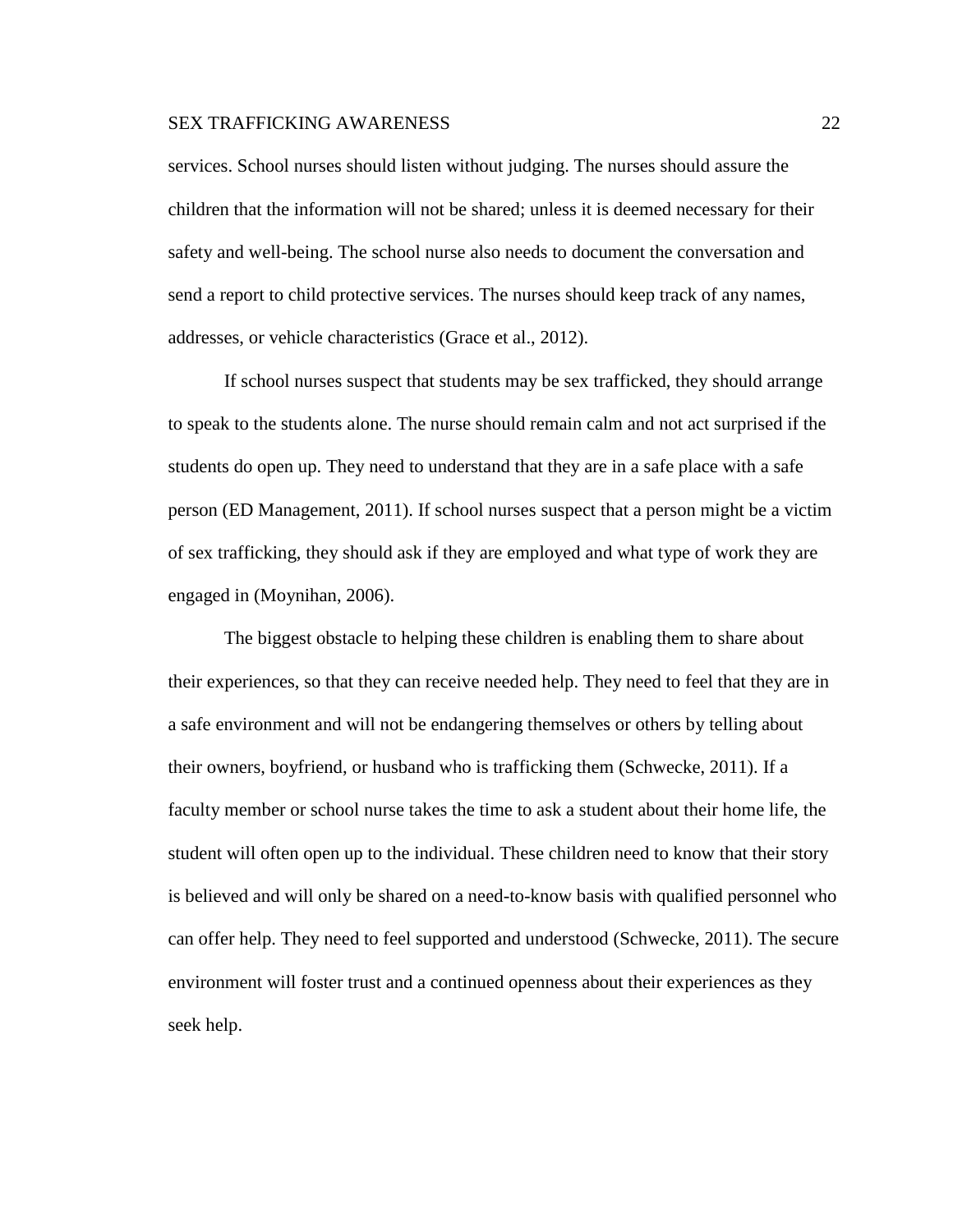*Advocacy.* The school nurses' role as an advocate is a notable intervention. The school nurses have two major purposes as they serve as advocates for students. The first is sharing knowledge, enabling students to make informed choices about their own health choices and care. The second is networking, which allows parents, teachers, and other healthcare providers to work with the school nurses. This network facilitates access to resources and opportunities that the student needs so that he or she can be cared for well (Harkness & DeMarco, 2012).

School nurses are in a prime position to advocate for children. They need to be vigilant when seeing children for minor medical issues which may be cumulatively pointing to signs of abuse. Trafficked children may also make up reasons to visit the school nurse, hoping that one day someone will care enough to ask them why (Libbus et al., 2003).

#### **Next Steps**

There is opportunity for school nurses to become more aware of sex trafficking. This would further facilitate their support in order to prevent and intervene on behalf of trafficked children. In order to do this, school nurses need to be better equipped with resources and support at the local, state, and national levels. Next steps, would include: advocating for an updated NPA, advances in education regarding this topic, and raising awareness among community members that sex trafficking is a pressing issue. School nurses need to be better equipped to do their job. School nurses need to be confident in their care provision and advocate for themselves. This will in turn position them well to support the pressing issue of sex trafficking.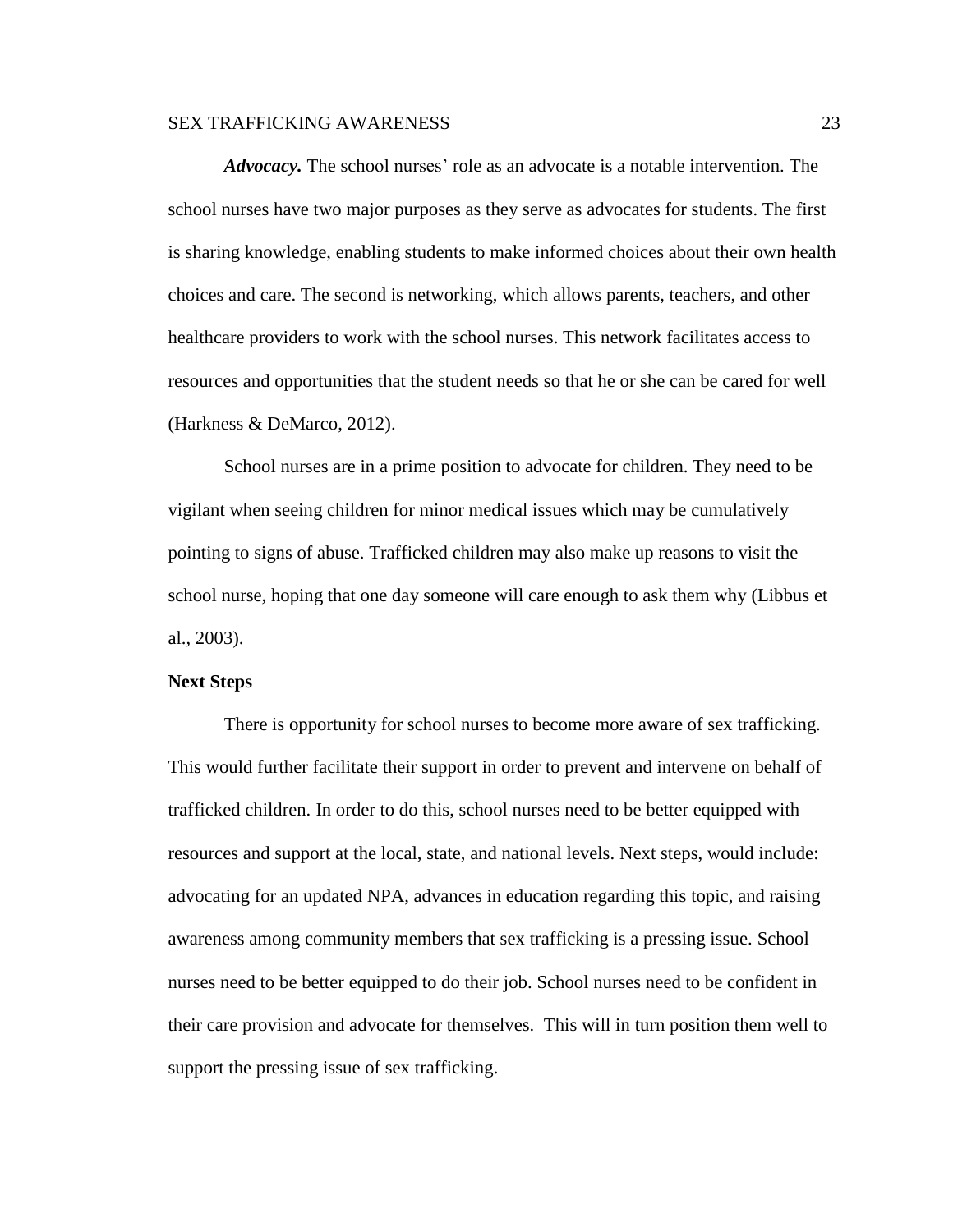**Considering the perspectives of the school nurse.** Studies have shown that school nurses were often dissatisfied with their jobs as they lacked empowerment (Broussard, 2007). School nurses feel like the anchors of the school system, responsible for the health services of the whole school; yet they felt under-appreciated by other administrative staff. While they operate with much autonomy, they do not feel they have support within the school. Time constraints and limitations related to the school environment further foster a sense of powerlessness for the school nurse (Broussard, 2007).

Examples of these perspectives are noted specifically, in the works of Broussard (2007) and Libbus et al. (2003). One nurse who had previously worked in a Neonatal Intensive Care Unit (NICU) said that one of the biggest adjustments was learning to play second fiddle. Up until that time, she had access to supplies and the control over what needed to happen to best care for her patients (Broussard, 2007). Another school nurse said that she wanted to be free from "Band-Aid duty" and use her nursing judgment skills instead (Libbus et al., 2003).

School nurses feel that while they may be needed because they are medical faculty, they are not treated with respect. They feel that they are put on the same level as janitors and cafeteria personnel with a salary that says much the same. They may be paid by the hour and rarely overtime (Libbus et al., 2003). The school nurses' capabilities are not fully recognized. They are invested in the students and the school communities, but they, as a resource are stretched to the limit. They are in a key position to respond to sex trafficking victims, but do not have the time, energy, resources, and support to be able to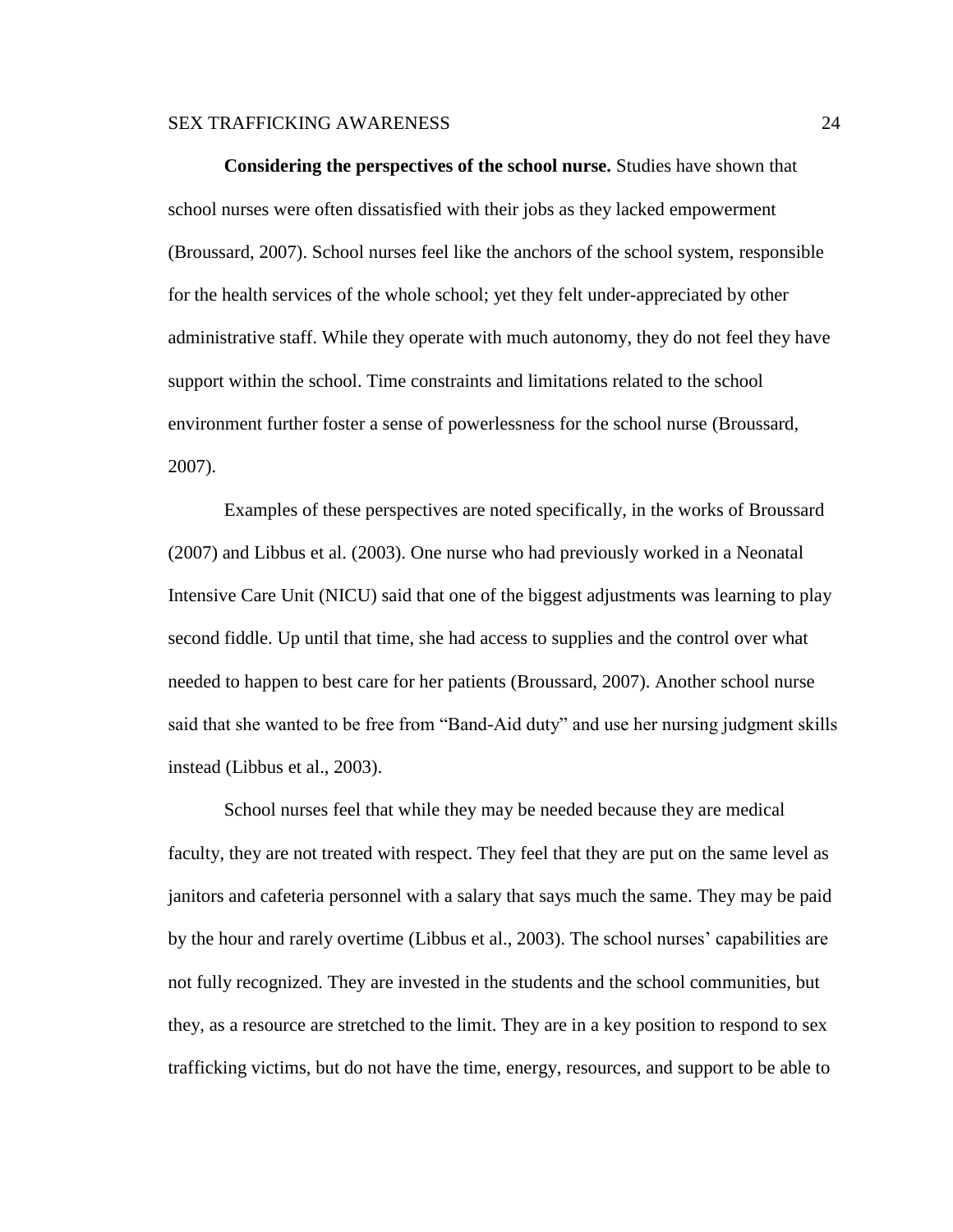focus on anything other than the students' basic needs. It is imperative that their voices are heard in the profession and their roles better understood, those impacted by sex trafficking need their advocacy. Lives are depending on them.

**School nurse support.** In order to support sex trafficked children, the school nurse needs support from the school and surrounding community. To advocate for the children who are being trafficked, school nurses need to build relationships with teachers, principals, and the local community. This will support raising awareness of the subject matter and will give further give credence to their vital position in the school system (Broussard, 2007). The relationships with the surrounding community also provides support for the nurses as their presence is acknowledged and strengthens their presence. The school nurses can raise awareness of themselves and their job by increasing visibility in the community. This can be done by living, shopping, and interacting in the local activities (Broussard, 2007).

Coordination is essential between school faculty and the local police and child services to provide the child with the best protection and support (Grace et al., 2012). In order for children or adults to be helped, they need to actually tell a local authority or neighbor or school nurse (Segrave, Milivojevic & Pickering, 2010). The police and child protective services are unable to work, unless trafficked children have the courage to tell their stories and ask for help.

The need for support could also be provided by the presence of an additional healthcare provider at the school or who is shared between the county schools. Perhaps a second nurse or an assistant be hired. Another possibility is to hire one nurse for the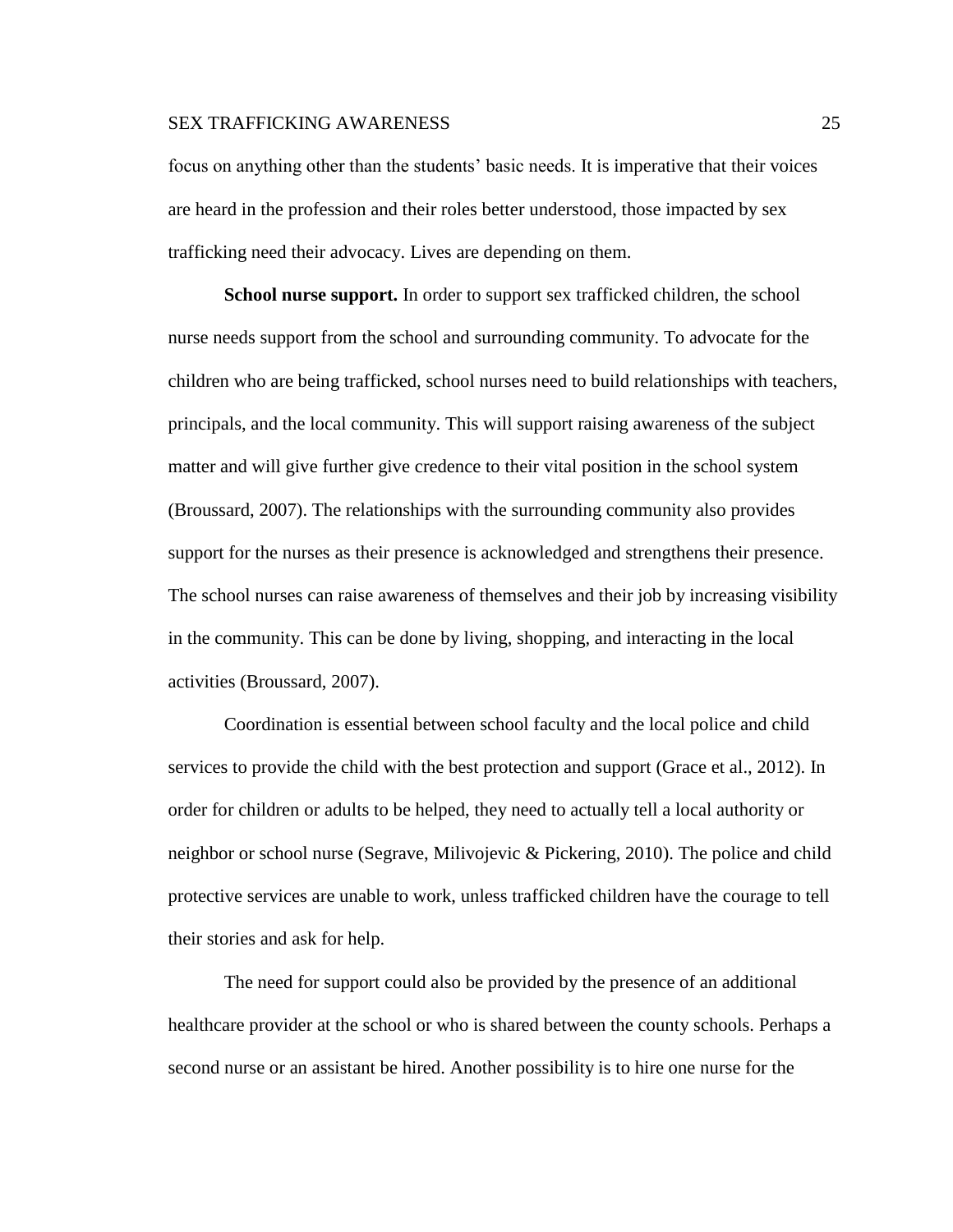entire district with a title that specifies his or her role as a resource for cases of sexual abuse or exploitation. In this way, the schools of a district could partner together to hire this nurse to teach the students about sex trafficking and be a tangible contact for them if they chose to seek help. School nurses are a vital part of the school community. In order to address the impact of sex trafficking and CSEC among school-aged children, the school nurses' roles and responsibilities need to be fully understood and recognized at multiple levels.

#### **Raising awareness**

Raising awareness of school nurses' role in sex trafficking is critical. This is especially important regarding children. Nursing, as the most trusted profession, will be essential to raising the awareness for sex trafficking and for advocating on behalf of children. The school nurse should remain non-judgmental and seek to raise awareness among teachers, parents, and ensure that school policies address the issue of sex trafficking in school-aged children.

**Education.** School nurses have an opportunity to play a large part in protecting children from sex trafficking. School nurses need to be educated concerning sex trafficking, specifically as this will better support redefining their roles to respond better to this pressing concern. With the acquired knowledge, they would also then be in a position to educate students, parents, school administration, and communities about this public health concern.

The more training school nurses have for identifying sex trafficking victims, the more they could be actively involved in identifying and rescuing these children.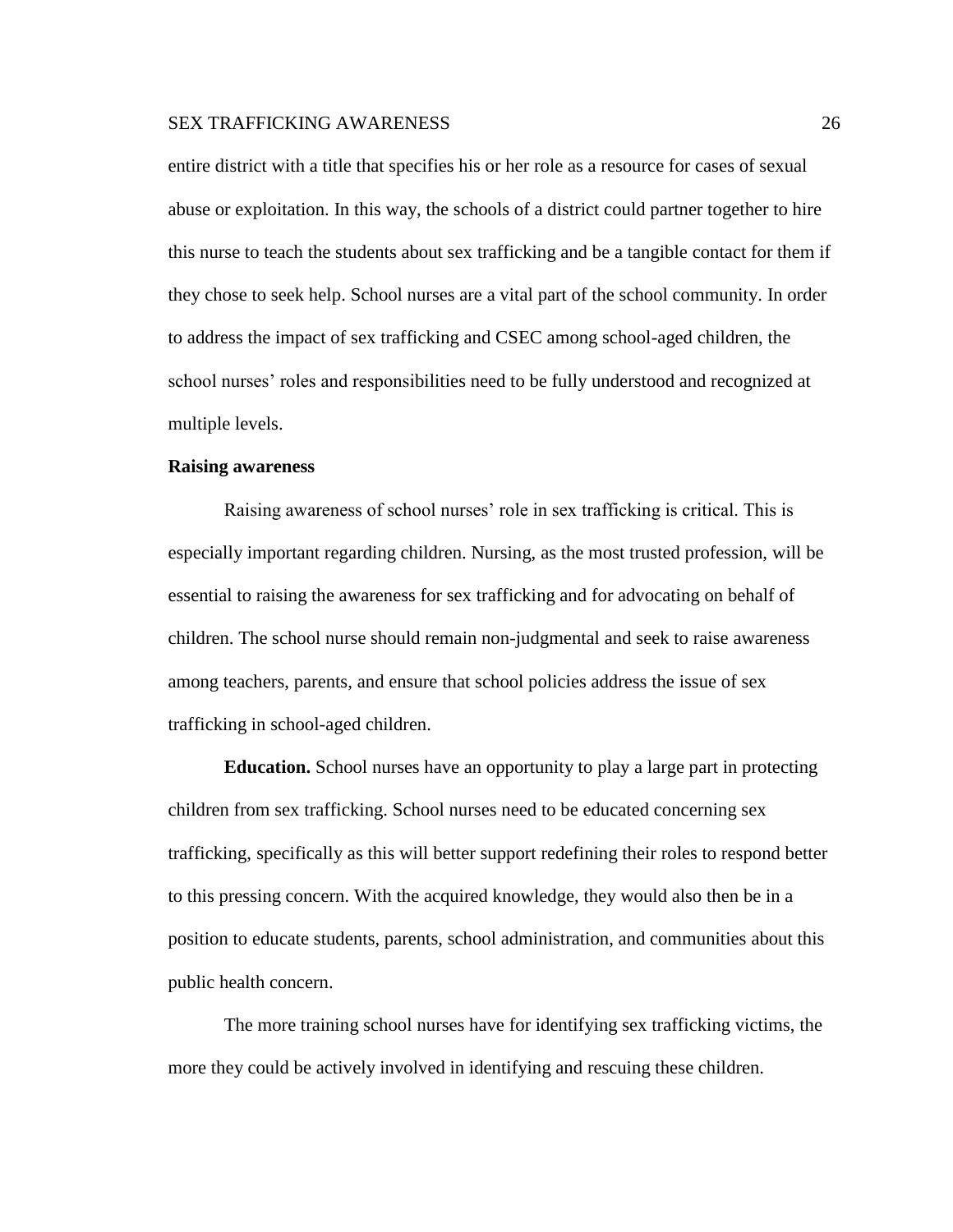Whenever investigating, however, great care should be taken to not put the child in any further danger (Todres & Clayton, 2014). Education is essential. If school nurses and children are equipped with an understanding of sex trafficking, they can better protect themselves from potential "employers" (Crawford, 2017).

Anti-trafficking coalitions, local universities, and human rights organizations provide trainings and information in this field. These efforts could help school nurses to be better equipped to not only educate, but advocate for the children at their schools, and not just with children but with community stakeholders (ED Management, 2011). The United States has several educational programs that teach various age groups about abuse and how to protect themselves. Some of these include *Stop, Tell Someone, Own your body, Protect yourself* (STOP); *Talking about Touch*; *TRUST*; and *Children Need to Know Personal Safety and Training Programme (*Ogunfowokan & Fajemilehin, 2012). These programs and educational offerings are ideal to better equip the school nurse.

Many community stakeholders are coming on board to advocate for sex trafficking awareness, as well as to devise community educational programs. Among these stakeholders are pediatricians and higher education venues. This community support will be integral for school nurses and will be pivotal as they increase their roles and responsibilities to be more aware of this deplorable act.

### **Conclusion**

Sex trafficking is a global public health concern. It is present in the United States, and its effects are staggering, especially in children. Contributing factors for sex trafficking, include: poverty, sexual abuse, and the child welfare system. While these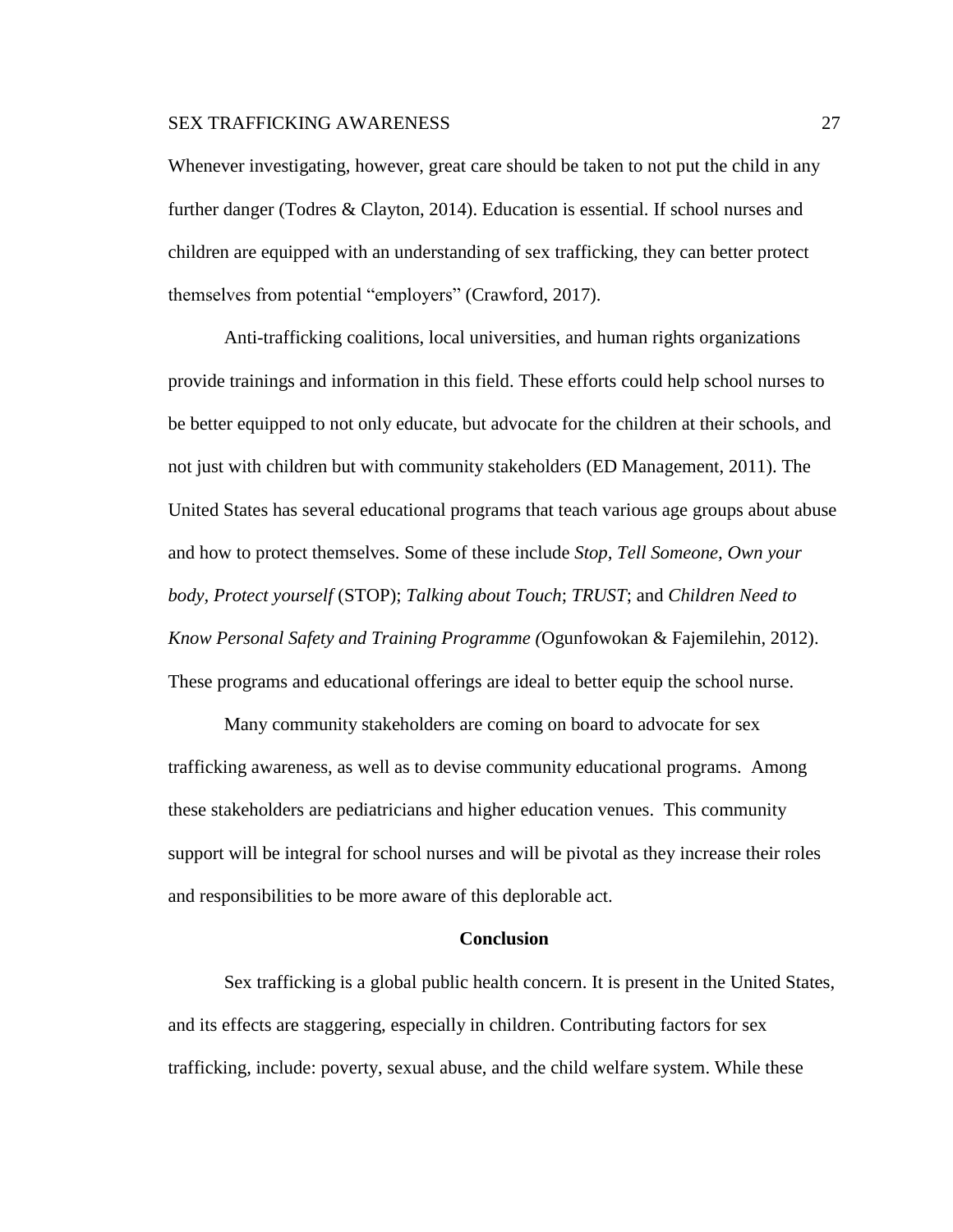children are in need of protection, they are not currently receiving it. Legislation does exist, but is lacking. Children are not receiving protection and are even being criminalized for being forced into prostitution. However, sex trafficked children already have a key advocate in place who could begin to intervene on their behalf, given greater support and education, the school nurse. School nurses are in a pivotal position to advocate for children who are impacted by sex trafficking. It is imperative that their roles and responsibilities are understood and better supported to ensure an advocate for the sex trafficked population. Raising awareness of sex trafficking among school nurses is integral to protecting tomorrow's future, children of the United States.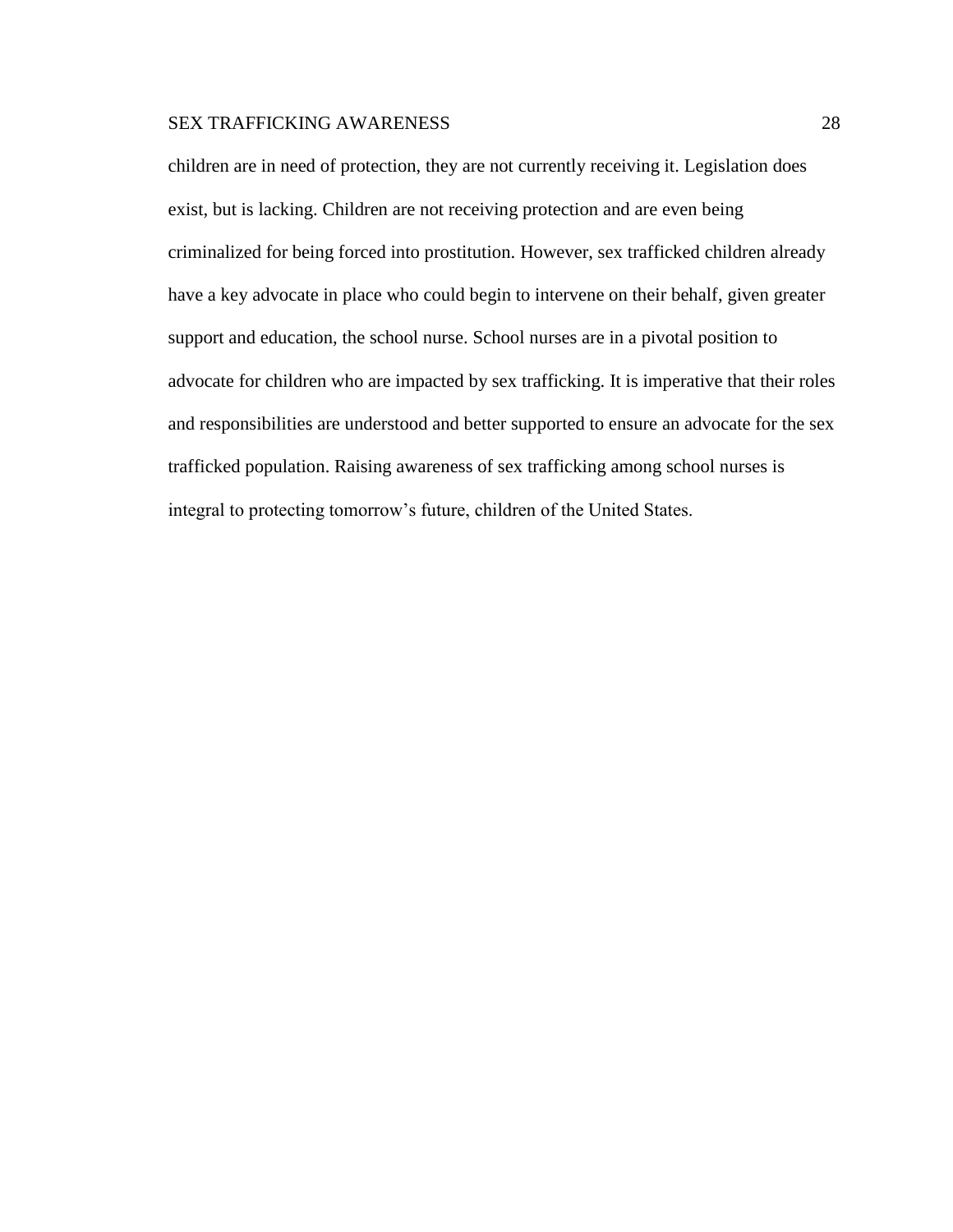#### References

Alvarez, M. B., & Alessi, E. J. (2012). Human trafficking is more than sex trafficking and prostitution. *Affilia, 27*(2), 142-152. doi:10.1177/0886109912443763

American Nurses Association. (2016, December 19). *Nurses rank #1 most trusted profession for 15th year in a row*. Silver Spring, MD. Retrieved from www.nursingworld.org/FunctionalMenuCategories/MediaResources/PressRelease s/2016-News-Releases/Nurses-Rank-1-Most-Trusted-Profession-2.pdf

- American Nurses Association. (n.d.). *Organizational affiliates*. Retrieved from http://nursingworld.org/FunctionalMenuCategories/AboutANA/WhoWeAre/Affil iatedOrganizations
- Avila, P. T.-B.-B. (2016). A multidisciplinary response to commercial sexual exploitation of children. *The Nurse Practitioner, 41*(11), 34-40. doi:10.1097/01.NPR.0000502788.20243.0a
- Bounds, D. M.-B., Julion, W. A., & Delaney, K. R.-B. (2016). Commercial sexual exploitation of children and state child welfare systems. *Policy, Politics, & Nursing Practice, 16*(1-2), 17-26. doi:10.1177/1527154415583124
- Broussard, L. R. (2007). Empowerment in school nursing practice: A grounded theory approach. *The Journal of School Nursing, 23*(6), 322-328.

Bureau of Labor Statistics. (2015, July 13). *Registered nurses have highest employment in healthcare occupations; anesthesiologists earn the most*. Retrieved from https://www.bls.gov/opub/ted/2015/registered-nurses-have-highest-employmentin-healthcare-occupations-anesthesiologists-earn-the-most.htm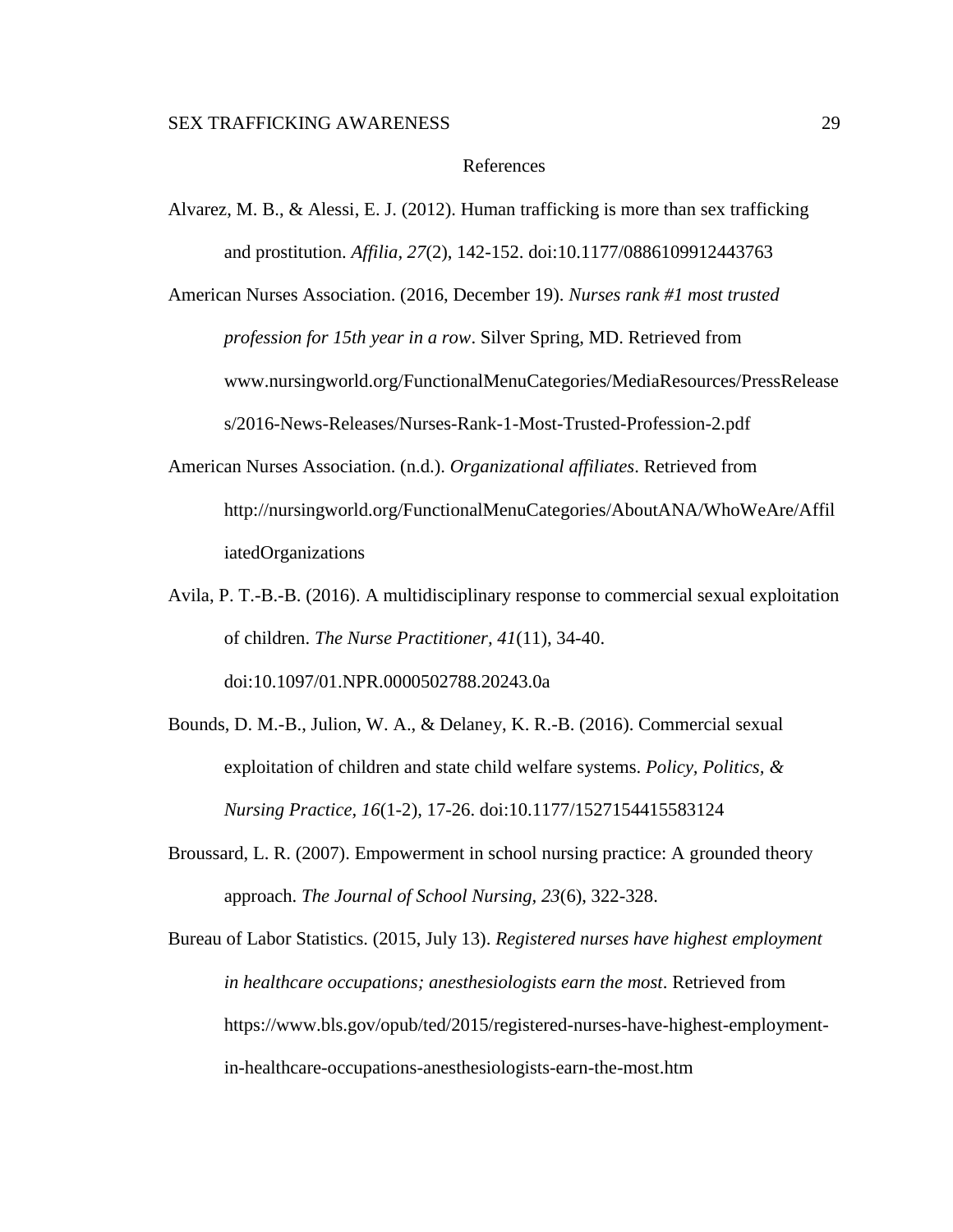- Bureau of Labor Statistics. (2017, October 24). Occupational Outlook Handbook: Healthcare Occupations. Retrieved from https://www.bls.gov/ooh/healthcare/home.htm
- Burkhalter, H. (2012). Sex trafficking, law inforcement and perpetrator accountability. *Anti-Trafficking Review*, (1), 122-133. Retrieved from http://ezproxy.liberty.edu/login?url=http://search.proquest.com.ezproxy.liberty.ed u/docview/1500821023?accountid=12085
- Crawford, M. (.-2. (2017). International sex trafficking. *Women & Therapy: A Feminist Quarterly, 40*(1-2), 101-122. doi:10.1080/02703149.2016.1206784
- Cree, V. E. (2008). Confronting sex trafficking: Lessons from history. *International Social Work, 51*(6), 763-776. doi:10.1177/0020872808095249
- Dempsey, M. M. (2015, Spring). *Decriminalizing victims of sex trafficking* (Vol. 52.2, pp. 201-229). American Criminal Law Review. Retrieved from http://ezproxy.liberty.edu/login?url=http://go.galegroup.com.ezproxy.liberty.edu/ ps/i.do?p=ITOF&sw=w&u=vic\_liberty&v=2.1&i
- ED Management. (2011). Recognize the signs of human trafficking, and be prepared to act. *The Monthly Update on Emergency Department Management*, 93-95. Retrieved from http://ezproxy.liberty.edu/login?url=https://search-proquestcom.ezproxy.liberty.edu/docview/878916214?accountid=12085
- Grace, L. G., Starck, M. M., Potenza, J. M., Kenney, P. A., & Sheetz, A. H.-B. (2012). Commercial sexual exploitation of children and the school nurse. *The Journal of School Nursing, 28*(6), 410-417. doi:10.1177/1059840512448402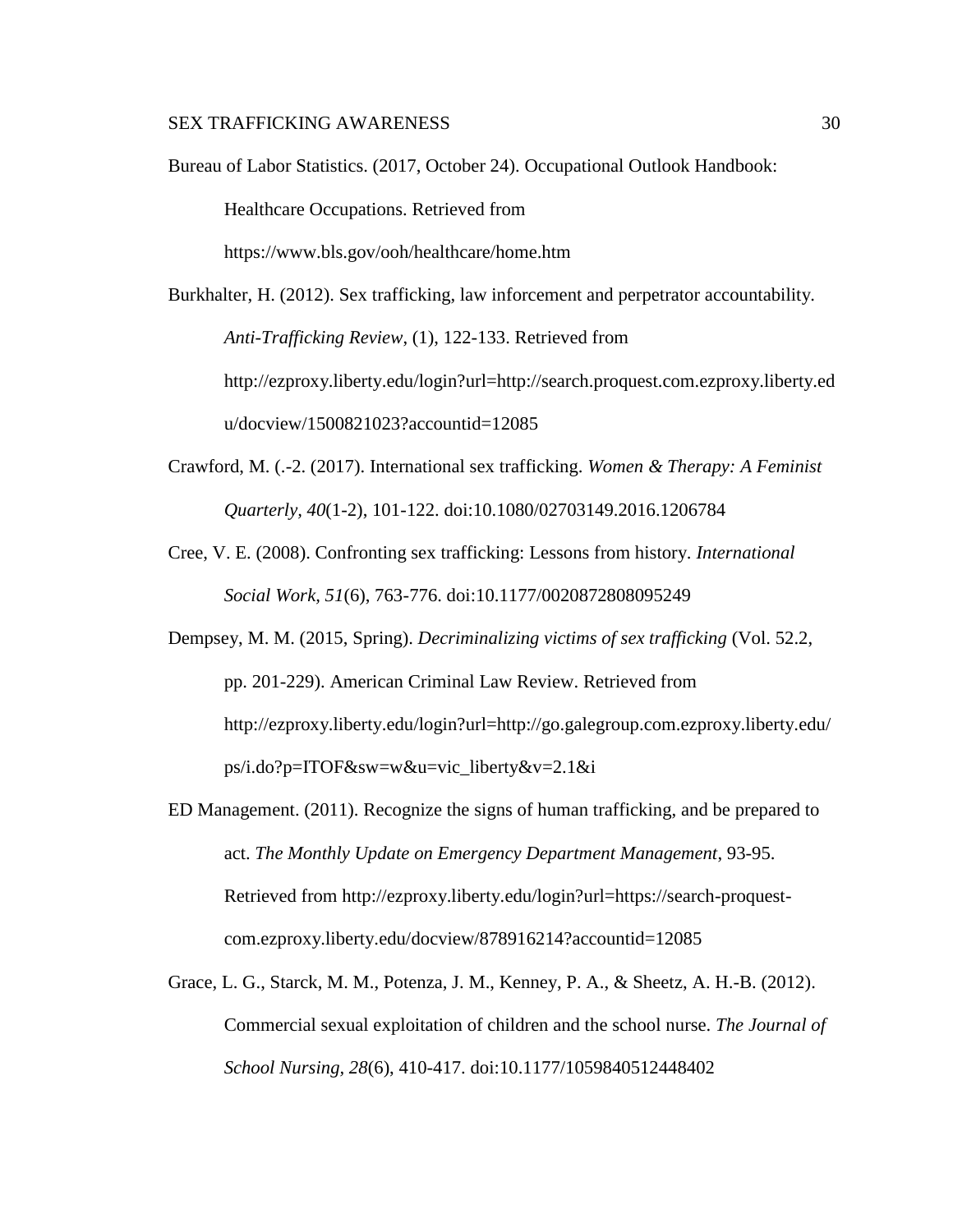- Harkness, G. A., & DeMarco, R. F. (2012). *Community and public health nursing: Evidence for practice.* Philadelphia: Wolters Kluwer Health/Lippincott Williams & Wilkins.
- Johnson, J. L.-B., Beard, J. M.-P., & Evans, D. E. (2017). Caring for refugee youth in the school setting. *NASN School Nurse, 32*(2), 122-128. doi:10.1177/1942602X16672310
- Libbus, M. K., Bullock, L. C., Brooks, C., Igoe, J., Beetem, N., & Cole, M. (2003). School nurses: Voices from the health room. *Journal of School Health, 73*(8), 322+. Retrieved from http://onlinelibrary.wiley.com.ezproxy.liberty.edu/journal/10.1111/(ISSN)1746- 1561
- Moynihan, B. A. (2006). The high cost of human trafficking. *Journal of Forensic Nursing, 2*(2), 100-101. Retrieved from

http://ezproxy.liberty.edu/login?url=https://search-proquest-

com.ezproxy.liberty.edu/docview/236446244?accountid=12085

National Association of School Nurses. (2017). *The Role of the 21st Century School* 

*Nurse.* Position statement. Retrieved from

https://schoolnursenet.nasn.org/blogs/nasn-profile/2017/03/13/the-role-of-the-

21st-century-school-nurse.

National Association of School Nurses & American Nurses Association. (2011). *School nursing: Scope & standards of practice* (2nd ed.). Silver Spring, MD: Nursesbooks.org/American Nurses Association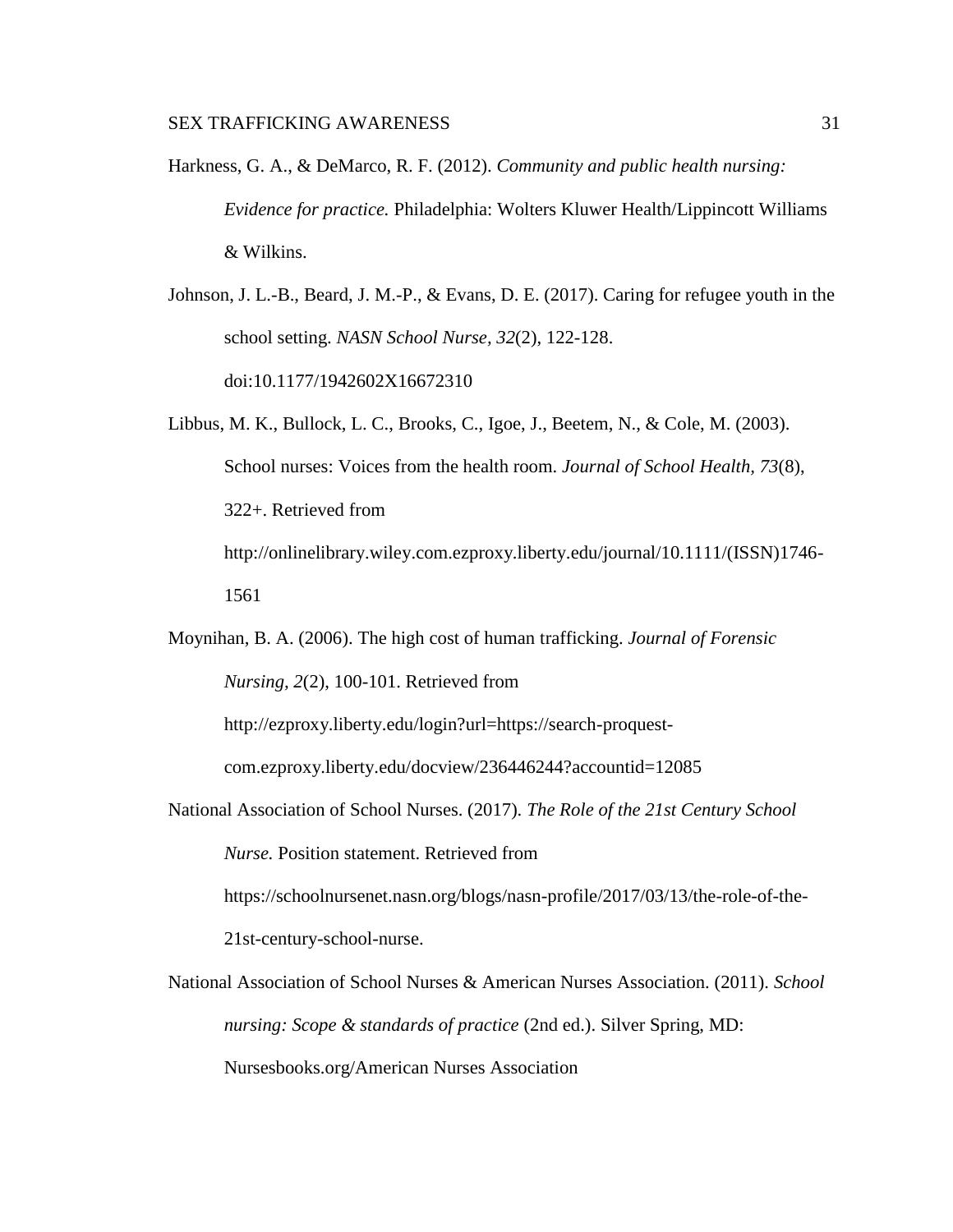- National Council of State Boards of Nursing. (2017). *Nurse practice act, rules & regulations*. Retrieved from https://www.ncsbn.org/nurse-practice-act.htm
- National Education Association. (2017). *School nurse day*. Retrieved from http://www.nea.org/grants/31691.htm
- Newby, A. (2012). Human trafficking: What psychiatric nurses should know to help children and adolescents. *Journal of Psychosocial Nursing & Mental Health Services, 50*(4), 21-24.

doi:http://dx.doi.org.ezproxy.liberty.edu/10.3928/02793695-20120307-03

- Ogunfowokan, A. A., & Fajemilehin, R. B. (2012). Impact of a school-based sexual abuse prevention education program on the knowledge and attitude of high school girls. *The Journal of School Nursing, 28*(6), 459-468. Retrieved from http://ezproxy.liberty.edu/login?url=https://search-proquestcom.ezproxy.liberty.edu/docview/1285154630?accountid=12085
- Orme, J., & Ross-Sheriff, F. (2015). Sex trafficking: Policies, programs, and services. *Social Work, 60*(4), 287-294. doi:10.1093/sw/swv031
- Polaris. (2017). Sex Trafficking. Retrieved from https://polarisproject.org/humantrafficking/sex-trafficking

Sabella, D. (2011, February ). The Role of the Nurse in Combating Human Trafficking. *The American Journal of Nursing*, *111*(2), 28-37. Retrieved from http://humantraffickinghotline.org/sites/default/files/The\_Role\_of\_the\_Nurse\_in\_ Combating\_Human%20-%20AJN.pdf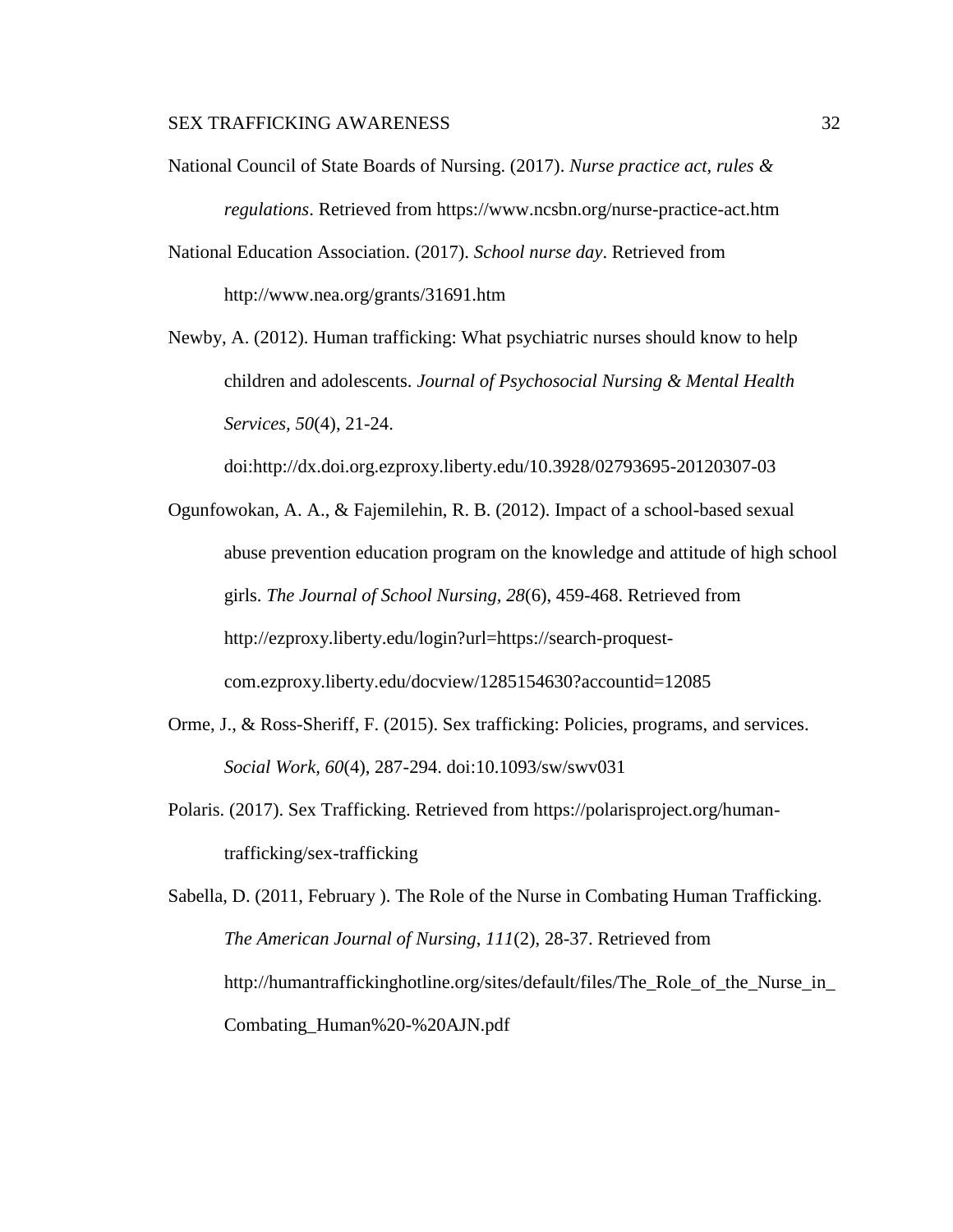- Schwecke, L. H. (2011). Beyond childhood sexual abuse. *Journal of Psychosocial Nursing & Mental Health Services, 49*(1), 8-10. doi:10.3928/02793695- 20101202-02
- Segrave, M., Milivojevic, S., & Pickering, S. (2010). *Sex trafficking : International context and response.* Uffculme: Willan. Retrieved from http://www.ebrary.com.ezproxy.liberty.edu
- The Library of Congress. (2017a, September 6). United States Constitution. Retrieved from http://www.loc.gov/rr/program/bib/ourdocs/Constitution.html
- The Library of Congress. (2017b, October 30). 13th Amendment to the U.S. Constitution. Retrieved from https://www.loc.gov/rr/program/bib/ourdocs/13thamendment.html
- Todres, J. J., & Clayton, E. W. (2014). Responding to the sexual exploitation of minors. *The New England Journal of Medicine, 370*(14), 1282-3. Retrieved from http://ezproxy.liberty.edu/login?url=https://search-proquestcom.ezproxy.liberty.edu/docview/1512608064?accountid=12085
- U.S. Department of State. (2000). Trafficking victims protection act: Minimum standards for the elimination of trafficking in persons. *Trafficking victims protection act of 2000* (Div. A of Pub. L. No. 106-386, § 108). Retrieved from https://www.state.gov/j/tip/rls/tiprpt/2011/164236.htm

United Nations. (1904, May 18). International Agreement for the suppression of the "White Slave Traffic". Paris. Retrieved from https://treaties.un.org/Pages/ViewDetails.aspx?src=TREATY&mtdsg\_no=VII-8&chapter=7&lang=en#1